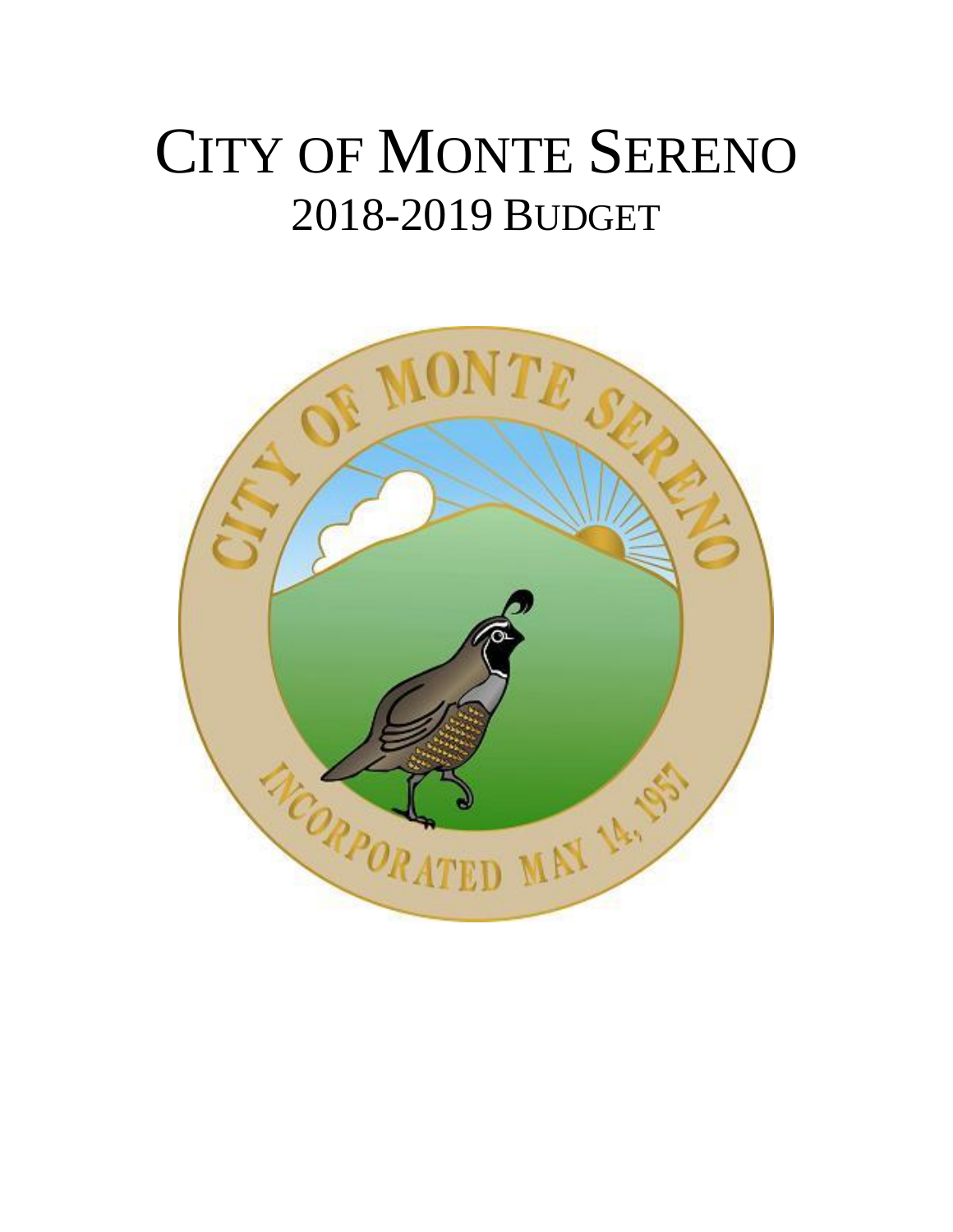# 2018-2019 BUDGET TABLE OF CONTENTS

| <b>Budget Narrative</b> |         |
|-------------------------|---------|
| a. Reserve Fund         | Page 1  |
| b. Budget Revenue       | Page 2  |
| c. Budget Expenditures  | Page 5  |
| <b>Budget Schedules</b> | Page 12 |
| Appendix                |         |

d. Resolution 3701, Adopting budget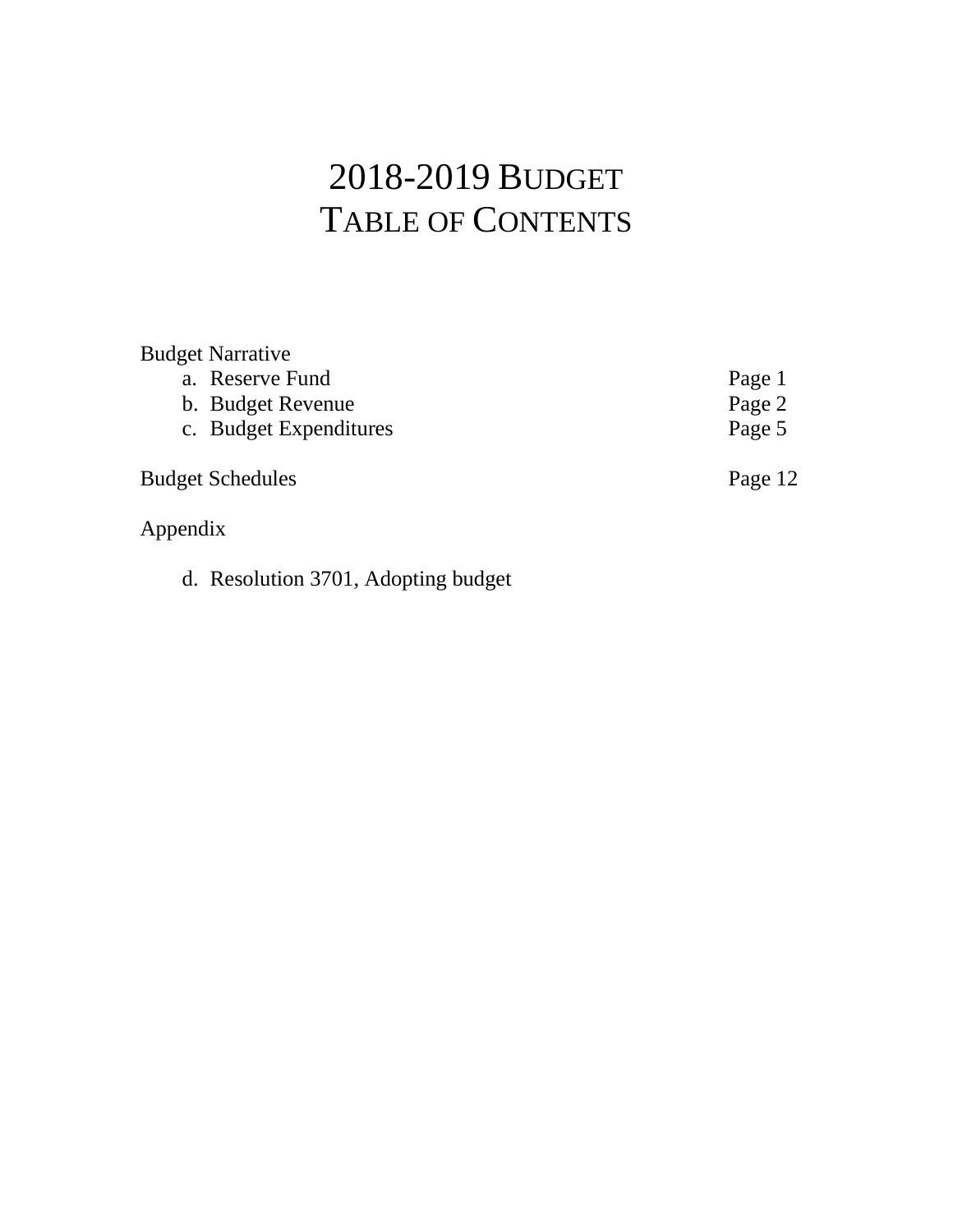# **Reserve Funds**

*Fiscal Year 2018-2019*

#### *SUMMARY*

The General Fund Reserve balance as of March 31, 2018 was \$5,562,281. The General Fund Reserve is comprised of the following designations: Undesignated Reserve \$1,127,281., Economic Fluctuation Reserve \$3,500,000, Capital Improvement Program Reserve \$500,000, Property Improvement Reserve \$200,000 and Other Post Employment Benefits (OPEB) Reserve \$235,000. The total amount in the General Fund Reserve is the equivalent to nearly two years of City operating costs. This indicates that the City is in sound financial condition.

The City's total reserve balance including the General Fund Reserve, restricted Gas Tax accounts, and restricted special districts as of March 31, 2018 was \$5,841,854, which shows an increase of \$59,199 from the March 31, 2017 balance. These assets are invested in the State of California, Local Agency Investment Fund (LAIF).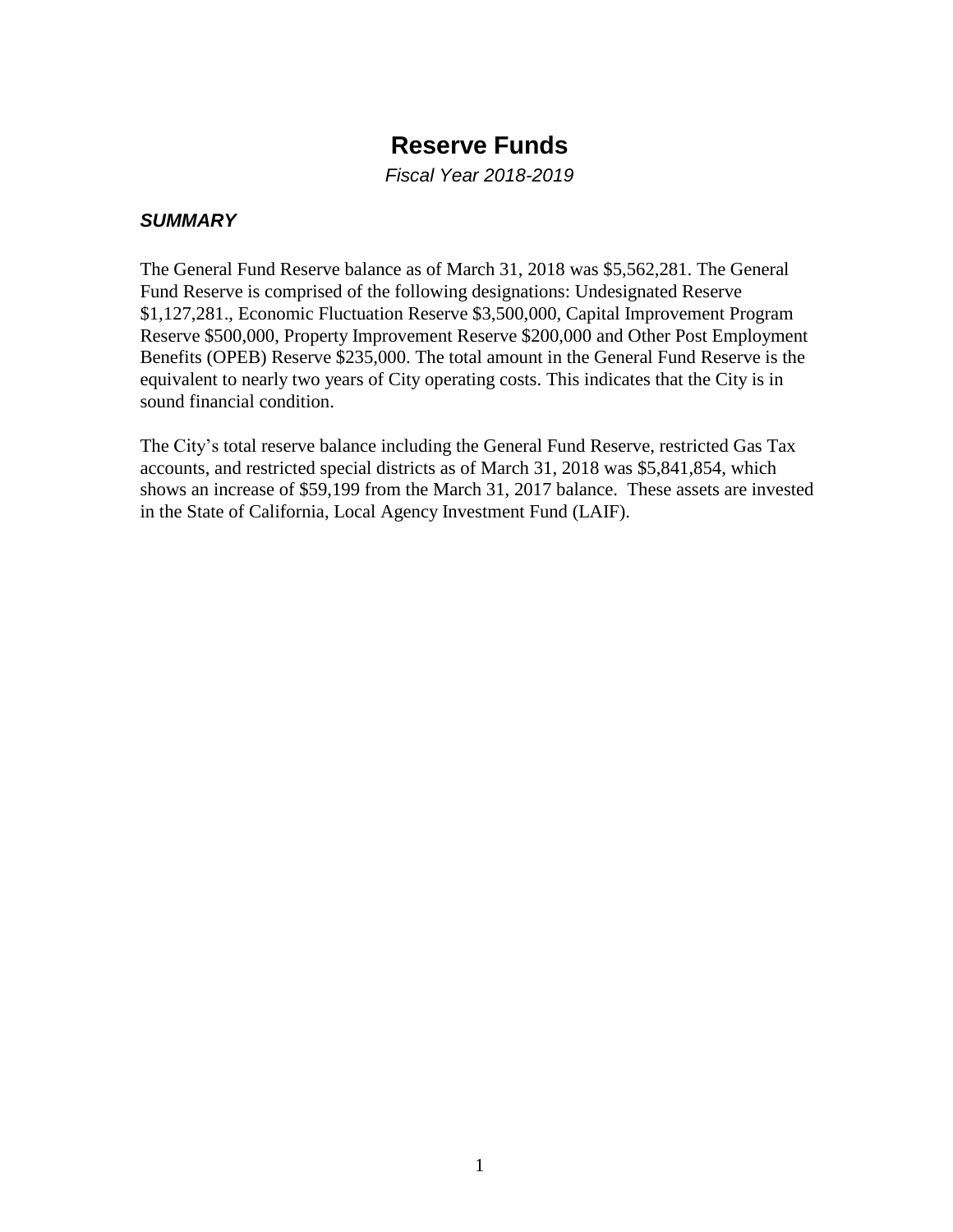# **Budget Revenues**

*Fiscal Year 2018-2019*

# **GENERAL FUND UNRESTRICTED REVENUE**

#### *SUMMARY*

For Fiscal Year (FY) 2018-19, total operating revenue is forecasted to be \$3,271,165, which amounts to an increase of 4% from the current year end projection. The major budget categories are described below.

**A**. **Property Tax:** \$1,958,983 The amount for FY 2018-19 is estimated at an 11% increase over the current year end projection including the additional TEA tax (\$120,000) expected for this FY. These amounts are determined based upon estimates received from the County Assessor's office, along with the revenue from both the vehicle license fee (VLF) backfill exchange for property taxes and Tax Equity Allocation.

**B. Real Property Transfer Tax:** \$61,000 The real property transfer tax revenue bears a direct relationship to the amount of real estate sales activity occurring in the City.

**C. Licenses and Permits:** \$587,000 Business license fee projections are adjusted based upon current year actual receipts; this amount is highly dependent upon the volume of construction activity occurring in the City. Building permit activities are projected at the same level as the current year end estimate plus additional revenue derived from the proposed user and regulatory fee adjustments. Subdivision fees are anticipated to be \$25,000 for FY 2018-19.

**D. Franchise Tax:** \$299,032 The total franchise tax revenue is projected to remain essentially the same as the current year end projection. All franchise fees projections are based upon current year receipts.

**E. Miscellaneous Revenue:** \$72,000 The total miscellaneous revenue is budgeted at a decreased amount from the 2017-18 receipts. This decrease is due solely to the repayment of the loan (\$25,000) the City received in the last fiscal year from the Silicon Valley Clean Energy program. The insurance refund varies year-to-year and is influenced by claim experience. The Imaging fee is a surcharge upon building permits, the proceeds of which must be used to digitize building and planning records into computer storage. Reimbursement for publications is budgeted based on current year collection experience. Also included in this category is the General Fund interest account (\$60,000). Interest earned is a direct result of the City's unappropriated General Fund balance in LAIF (Local Agency Investment Fund) and the local money market account.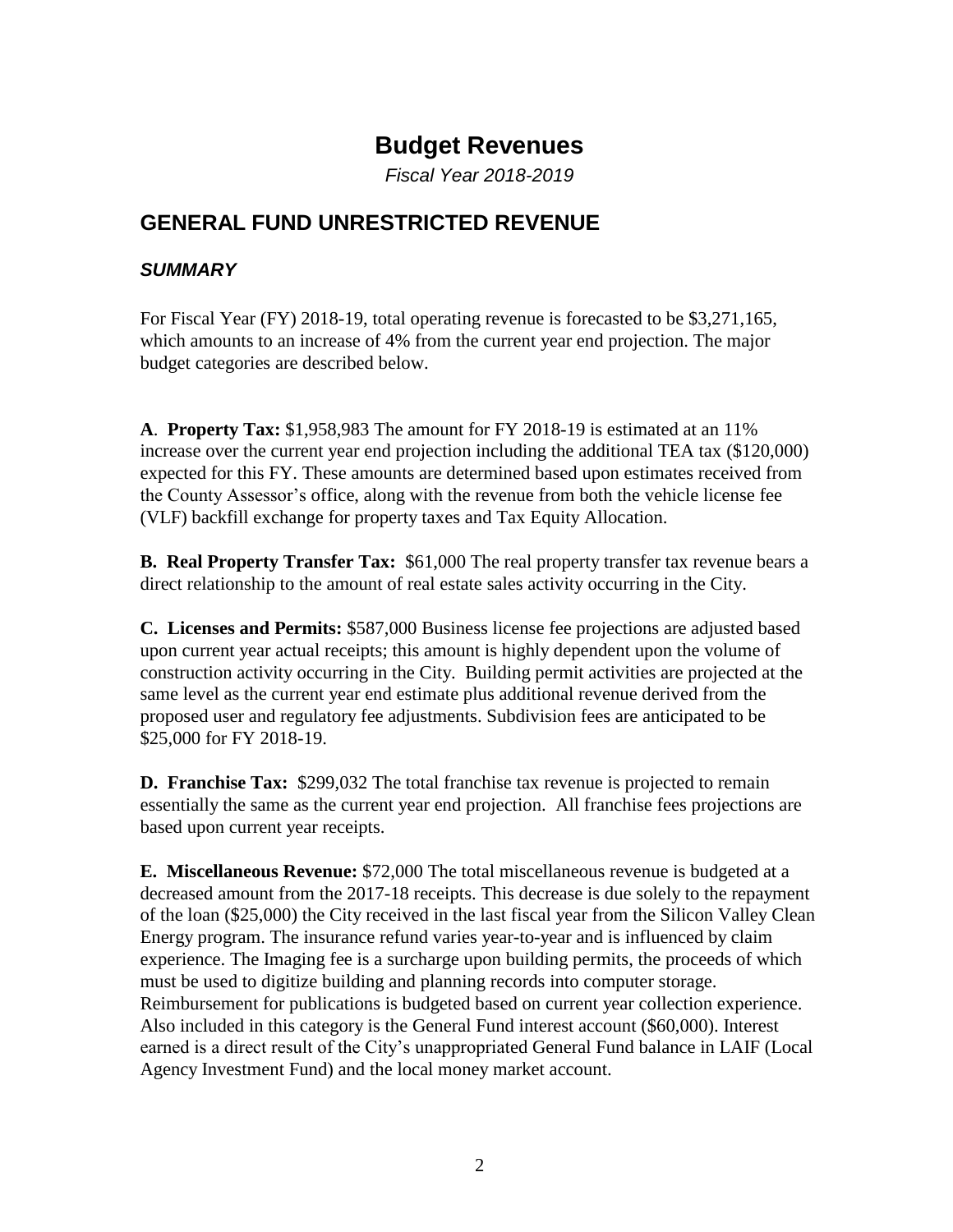**F. State Subventions:** \$10,000 State sales and use tax, distributed on a per capita basis, is budgeted at the same level as the current year end estimate amount.

#### **RESTRICTED REVENUE**

**A. Law Enforcement Tax:** \$183,150 This amount represents the current Police Tax Assessment of \$150 per parcel. The City's cost for law enforcement services is \$831,500 (including Cal I.D.). The net expenditure from the General Fund in the amount of \$648,350 is needed to support this service. COPS Grant disbursement of \$100,000 is merely a pass through expense received from the State and paid to the Los Gatos/Monte Sereno Police Department.

**B. Road Impact Fees:** \$80,000 This fee bears a direct relationship with the building activity in the City. These collected fees are used to maintain City streets worn or damaged from construction activity.

 **General Fund Reserve Transfer:** \$1,422,874 This transfer amount includes the \$750,000 transfer approved for FY 2017-18 combined with additional Road Impact fees received during FY 2017-18 which accounts for a carryover transfer of \$862,949. This combined with a transfer of \$559,925 for FY 2018-19, provides funding for Capital Improvement Projects (CIP) scheduled for both FY 2017-18 and FY 2018-19.

**C. Traffic Safety Bails and Fines:** \$15,000 This account's annual receipts are budgeted to stay essentially the same as the current year end projection.

**D. State Gas Tax:** \$153,700 The gas tax revenue account's annual receipts are budgeted to increase with the State's recent passage of SB1, the additional 12 cent per gallon excise tax effective November 1, 2017.

**E. Storm Drain Fees:** \$27,511 Storm drain fee revenue is derived from two sources. The City collects a storm drain development fee on new construction that is estimated at \$1,200 per parcel. West Valley Sanitation District distributes the storm drain assessment money it collects to the City to cover administrative and storm drain maintenance costs. That amount is anticipated to be \$21,511.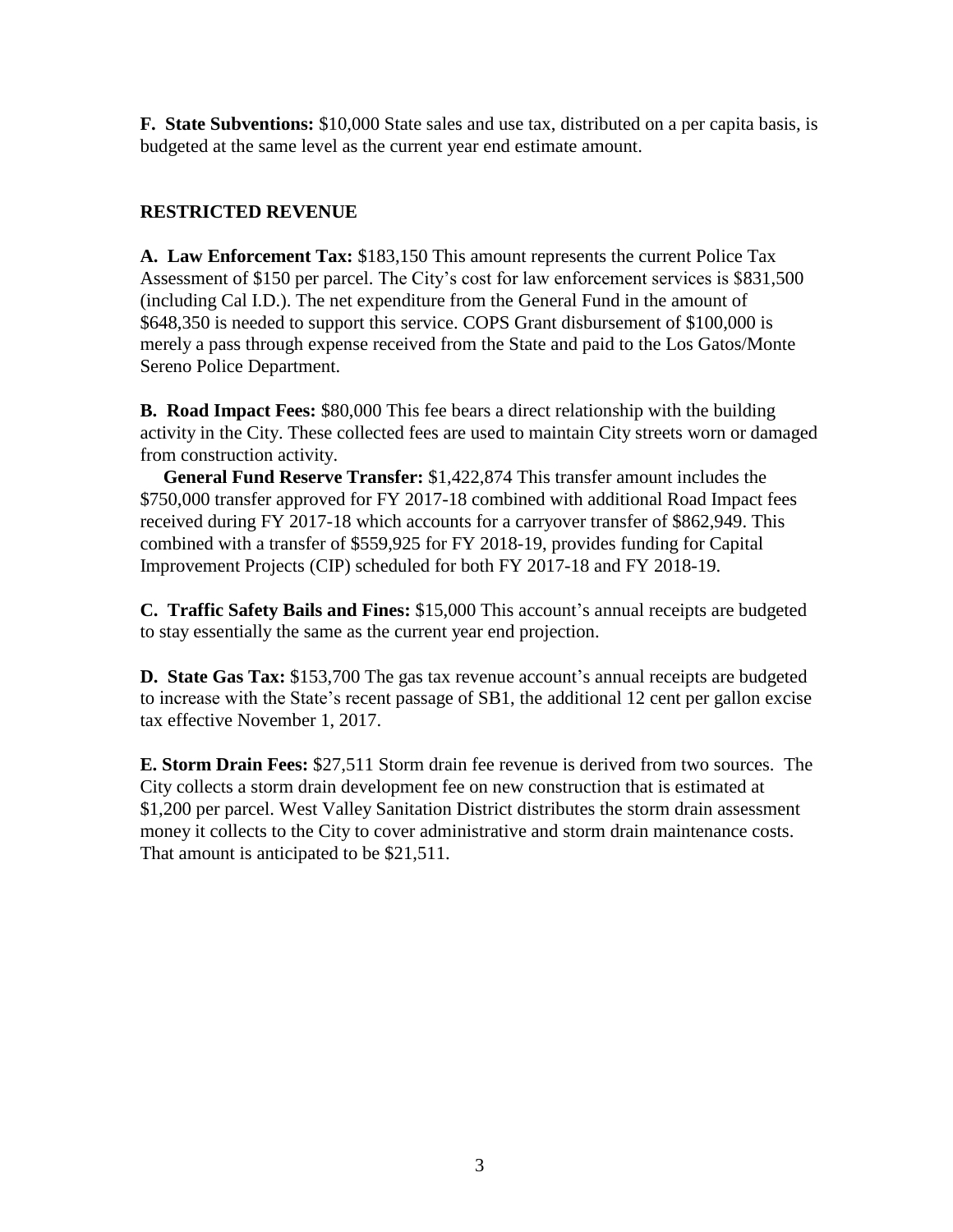#### **SPECIAL DISTRICTS/ FUNDS**

**A. Post Office:** \$0 The Contract Post Office was permanently closed during FY 2016-17.

**B. Loma Serena Lighting District:** \$2,100 The budgeted amount is based upon current year end projections.

**C. Rose/Andrews Lighting District:** \$1,460 The budgeted amount is based upon estimated costs calculated by the City Engineer.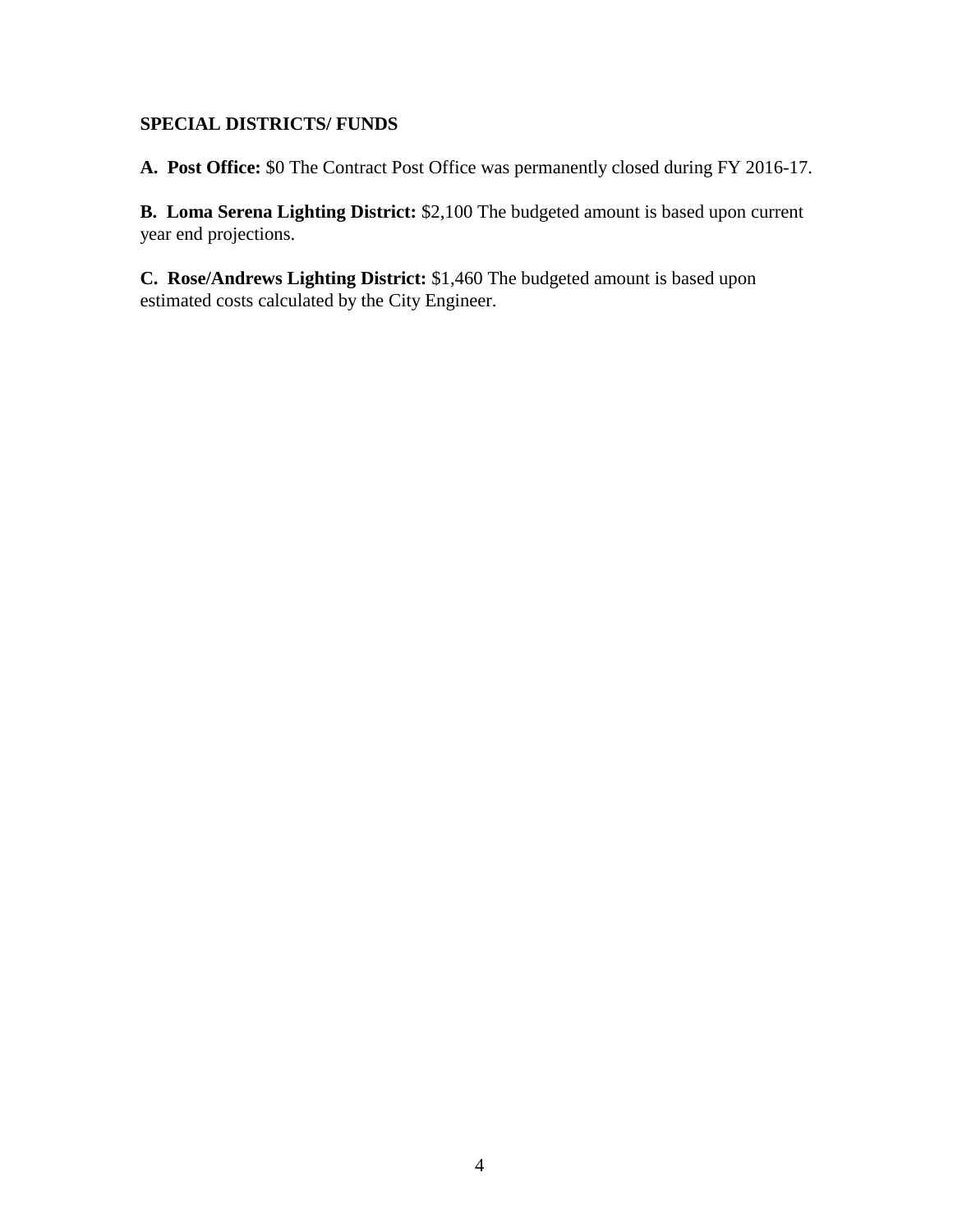# **Budget Expenditures**

*Fiscal Year 2018-2019*

# **GENERAL OPERATING BUDGET**

#### **SUMMARY**

The General Operating Budget represents all of the operating expenditures for City services. The Fiscal Year (FY) 2018-19 total operating expenses are proposed to increase by 4% from FY 2017-18 year end estimates. The total budget proposed for FY 2018-19 is \$3,271,165, including law enforcement services (\$931,500).

Each operating budget account is described in the following discussion. The numbers in the left margin correspond to the account numbers contained in the budget schedules.

#### **A. CITY ATTORNEY**

The City Attorney operating unit is recommended to decrease from the FY 2017-18 year end projections. The budget amount is \$145,634.

**425 - Retainer**: \$70,284 This amount is budgeted to include a 3% increase from FY 2017-18

**427 - Code Enforcement/Litigation**: \$75,000 This budgeted amount is used for litigation activity.

**428 - Special Projects**: \$0 There are no special project services anticipated.

**435 - Meetings & Travel**: \$350 This expense is allocated for the annual League of California Cities City Attorney conference.

#### **B. CITY AUDIT**

The total is recommended at \$34,000 in FY 2018-19.

**470 - Audit**: \$32,000 Recommended budgeted amount for independent audit services provided by the City's Auditor. The amount also provides for the legally required Annual State Controllers Report preparation.

**472 - Accounting Assistance**: \$0.

**480 - Miscellaneous**: \$300 This amount is recommended to pay the cost of various bank fees, including new check processing fees.

**472 - Gas Tax Audit**: \$1,700 Recommended for the costs of the annual Streets and Roads Financial Report filed with the State Controller.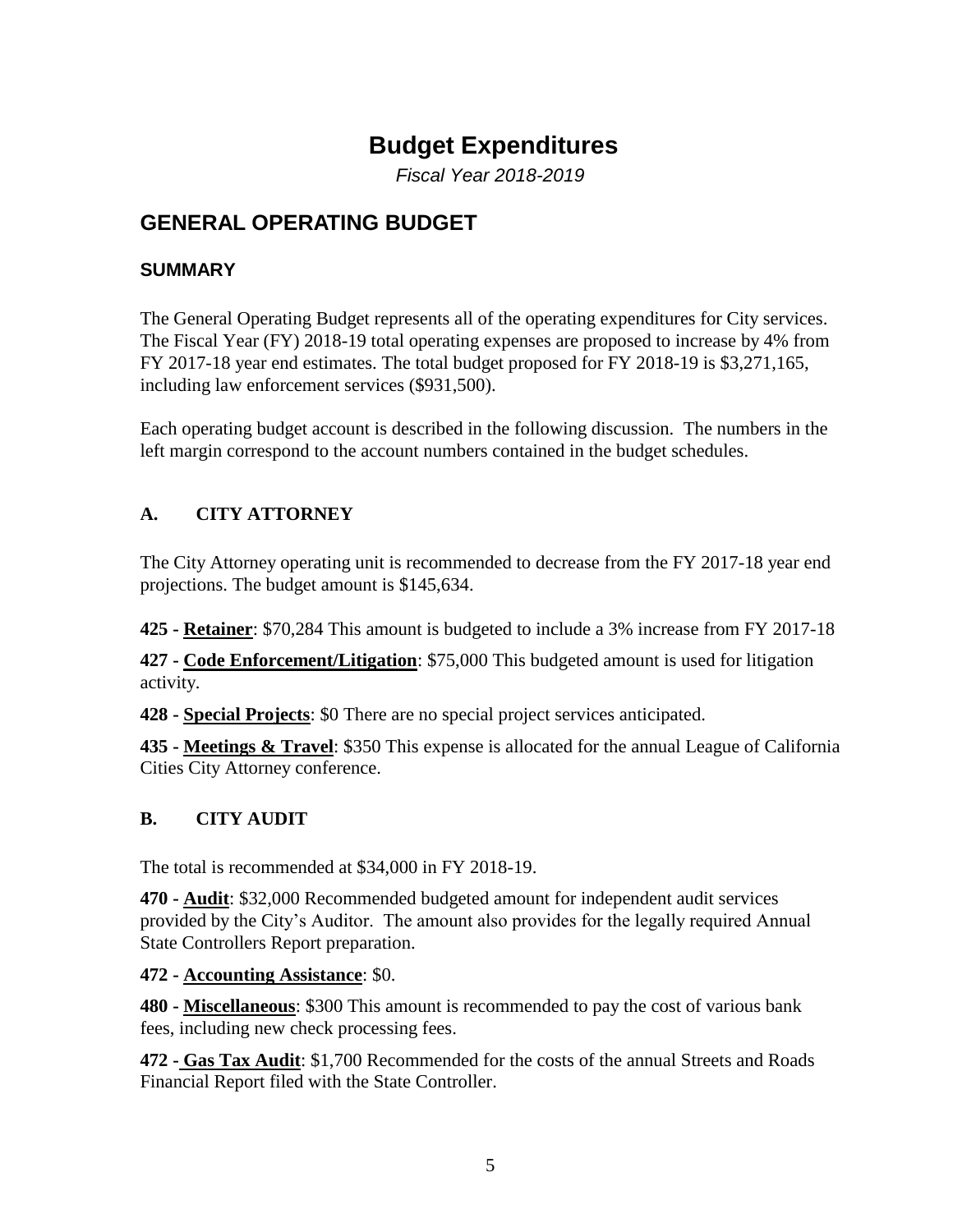#### **C. GENERAL GOVERNMENT**

The total recommended for general government services and supplies is \$287,632. This amount is an increase from current year end projections.

**505 - Council Travel, Meetings and Protocol**: \$20,000 Recommended to stay the same as the FY 2017-18 budgeted amount to allow for various City Council and various Committee activities. This budget amount includes \$10,000 for a City community picnic.

**506 - Youth Commission Programs**: \$3,000 This account will be used to fund Youth Commission projects and programs for FY 2018-19.

**515 - Council Memberships**: \$8,000 This account is used to pay the City's membership in the Association of Bay Area Governments (ABAG), the League of California Cities (LCC) and the Santa Clara County Cities Association (SCCCA).

**520 - Elections**: \$42,000 This account is for the November 2018 election and measure vote, estimate provided by the County Registrar of Voters Office.

**521 - Municipal Code Revisions**: \$2,400 This a nominal amount to cover the codification of municipal code changes during the fiscal year.

**522 - Environmental Services**: \$10,000 This account is used to pay the cost of resident's participation in the Household Hazardous Waste (HHW) Program operated by Santa Clara County. This budget amount also accounts for the expenses for the West Valley Solid Waste Management Program and the community garage sale held annually with the Town of Los Gatos.

**535 - Professional Services**: \$66,324 This budgeted amount allows for IT consultant services, Public Works consultant services, a Developer Road Impact and Storm Drain Impact Study, City Newsletter development (twice yearly) and other various professional consultants.

**540 - Insurance**: \$61,972 The budget amount is recommended based upon actuarial estimates provided by the insurance authority and covers the cost of fire, casualty and liability insurance coverage.

**545 - Code Enforcement**: \$19,000 This account provides for code enforcement contract services.

**550 - Community Assistance**: \$24,500 This anticipates City provided support to the Los Gatos Music and Arts (\$10,000), Los Gatos Community Concert Association (\$1,000), Art Docents of Los Gatos (\$3,000), Los Gatos Morning Rotary (\$2,500) and Senior Transportation Pilot Program (RYDE) \$8,000.

**555 - Emergency Services**: \$13,000 This amount is budgeted to cover the costs of the City's share of the Silicon Valley Radio Interoperability Project (\$11,245). This countywide project will link law enforcement CAD to CAD systems, establish the Silicon Valley Regional Communication System (SVRCS), E-Comm-microwave network connecting dispatch centers county-wide and Data Interoperability Project-RMS, which will link local law enforcement records managements systems to allow exchange of public safety information between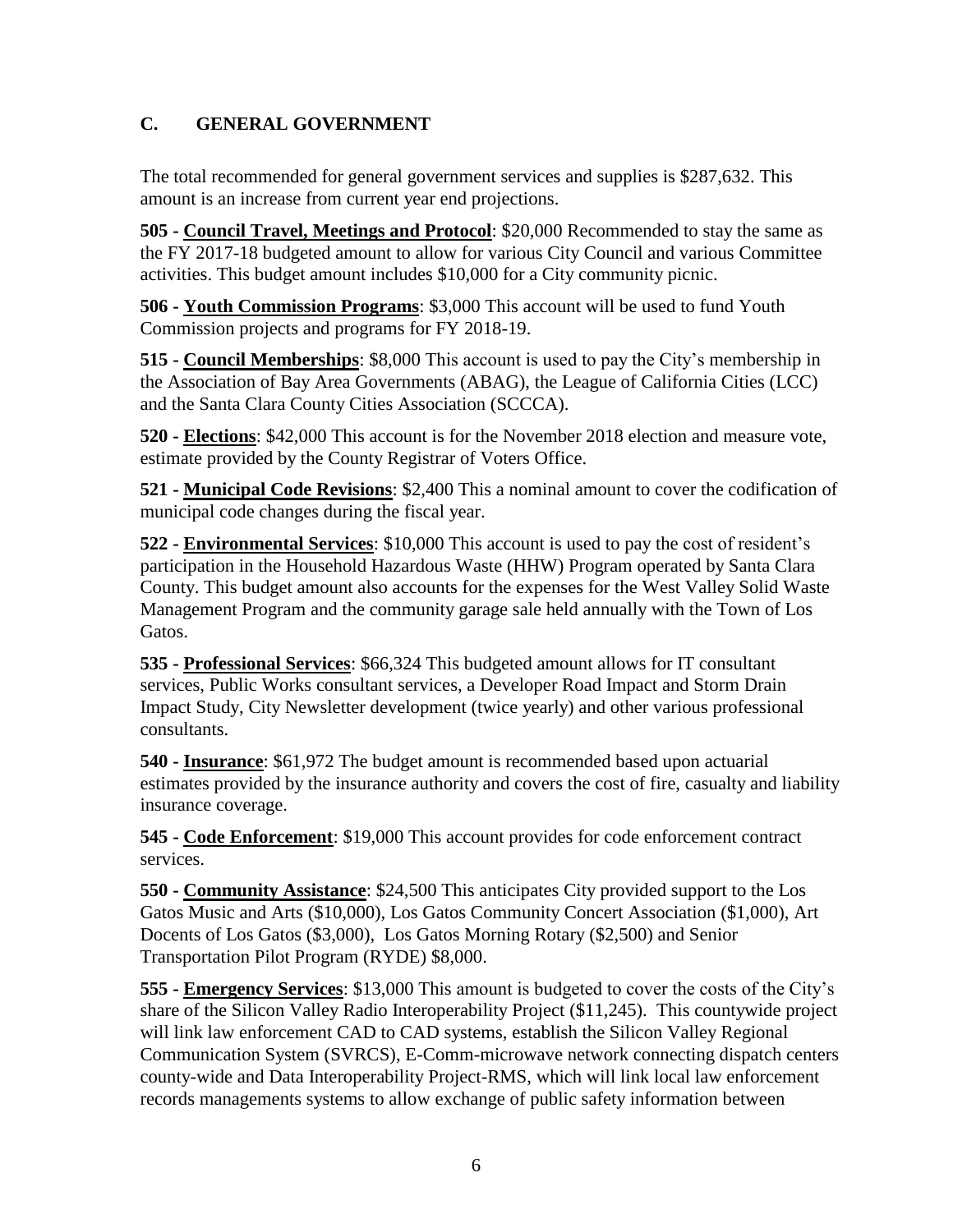network participants . This amount also allows for participation in the BAYRICS JPA  $($ \$1,755).

**565 - Legal Ads**: \$200 This account is used to pay the publication costs of all legal advertising and recording fees.

**570 - General Plan Revision**: \$0 There are no general plan revisions planned for FY 2018- 19.

**575 - Miscellaneous**: \$1,000 This account is used to refund fees approved by the City Council.

**576 - Sales Tax**: \$20 This account is used to pay sales tax to the State of California on the amount collected for reproducing documents.

**585 - Animal Control**: \$22,540 Animal control, animal shelter and licensing services are provided to the City under the Silicon Valley Animal Control Joint Powers Authority. The amount recommended for FY 2018-19 is consistent with the Joint Powers Agreement for operating expenses.

#### **D. PERSONNEL**

This budget allows for the addition of a full time City Engineer and part time Administrative Clerk and modest merit based increases for City employees at the discretion of the City Manager.

**605 - Regular Full-time Employees**: \$971,020 The budgeted amount is recommended to cover the costs of employee salaries.

**615 - Part-time Employees**: \$29,243 The budged amount is recommended to cover the cost of a part-time Administrative Clerk position.

**620 - Long Term Disability**: \$12,360 The amount recommended provides for long term disability insurance for all permanent full-time employees.

**625 & 627 - Retirement**: \$155,154 The Public Employees Retirement System (CalPERS) sets the City's rate based upon an actuarial study.

**630 - Health**; **Account 635 - Dental**; **Account 660 - Deferred Compensation**; and **Account 665 - Benefits Allowance**: \$121,210. The sum of these four accounts represents the total approved for employee health insurance and optional benefits. The amount included in each account represents a forecast of the election to be made by each employee for use of the benefits. Insurance costs are expected to continue to increase for FY 2018-19.

**642 - Workers Compensation**: \$12,363 The workers compensation rate is recommended based upon the insurance carrier's actuarial study.

**645 - Social Security** \$66,074 and **Account 647 - Medicare**: \$15,453 Both of these accounts fund mandatory payments based upon percentage formulas defined by the Federal government.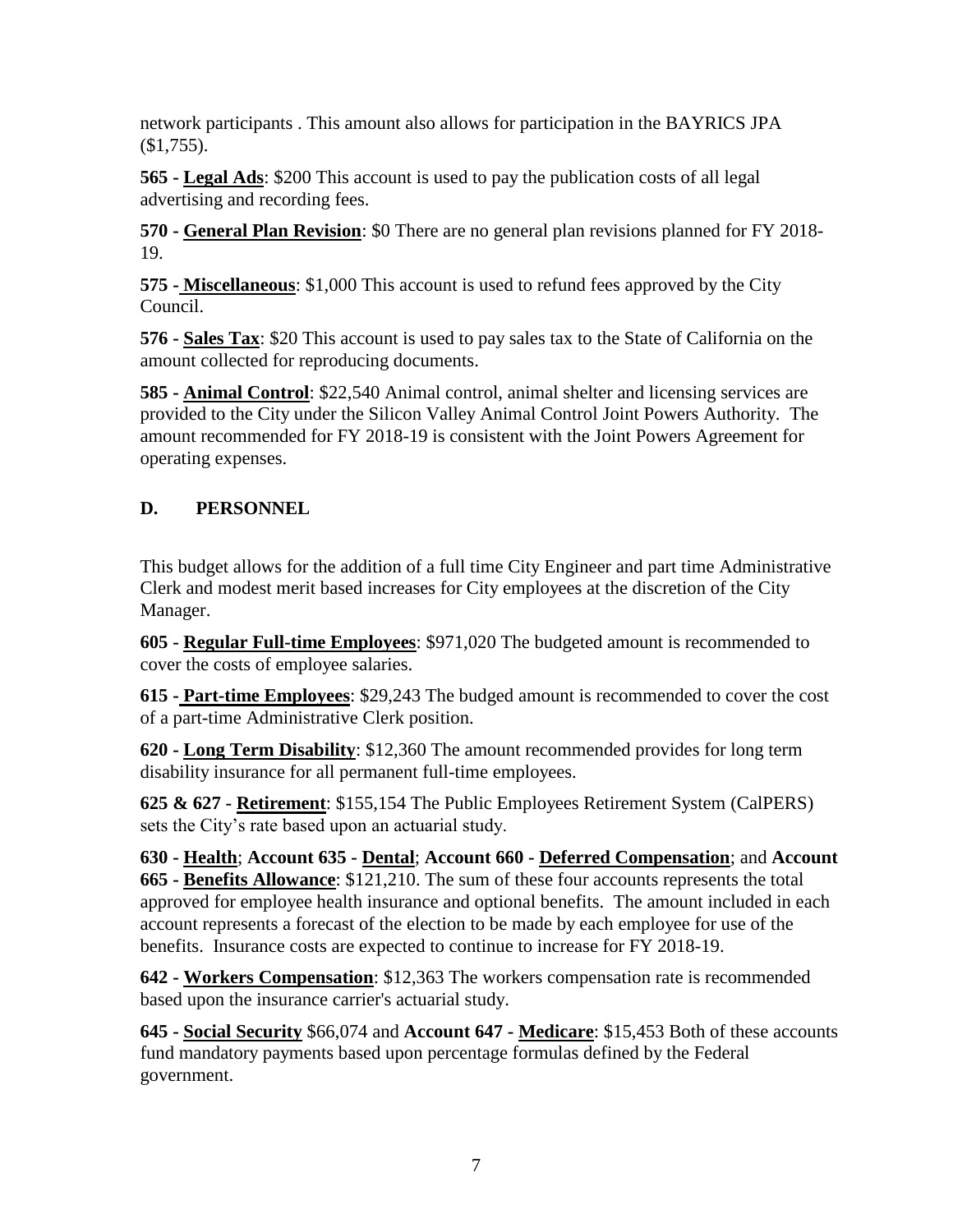**655 - Tuition Reimbursement**: \$0 Most training and professional development courses are covered under line item #01-770 Training.

### **E. ADMINISTRATION**

The Administration expense for services and supplies is budgeted at \$206,600.

**705 - Office Utilities**: \$10,000 This amount is based upon continuation of current services.

**710 - Office Supplies**: \$6,300 This account is used to purchase all consumable supplies and small equipment items. The largest single expense category is for paper products.

**711 - Postage**: \$5,000 This is an account established to track all postage expenses.

**715 - Office Equipment & Maintenance**: \$5,000 Lease for the copier machine and phone system. This account is also used for repair of all other office equipment such as the printers and fax machine.

**720 - Communications**: \$25,000 Telephone, internet access, cell phone and monthly charges for Website and public meeting access. This budgeted amount also allows for media and communications improvements.

**725 - Reproduction and Printing**: \$4,000 This account is used to pay the production costs of plans and maps and the printing of forms.

**740 - Meetings, Travel and Mileage Reimbursement**: \$24,800 This account is used to compensate employees for use of their private vehicles for City business and to pay the costs of meeting attendance.

**745** - **Publications, Books and Memberships**: \$11,000 This account is used to purchase updates to the State Code volumes used by staff. The amount also covers the expense of memberships in professional organizations such as the International Conference of Building Officials. Other memberships include the Santa Clara County City Manager's Association, International Institute of City Clerks, the City Clerk's Association of California and the American Planning Association.

**765 - Contract Services**: \$100,000 This account is utilized to provide structural plan checks of building plans, and for the contract services needed to support construction and development activity. All costs for structural engineering plan checks are directly passed on to the applicants. Refer to the plan check and building permit account #01-236

**770 - Training**: \$10,000 The recommended amount is an increase from the current fiscal year end projections for employee training. This account is used to pay for conference registration and course fees.

**885 - Horticultural/Arborist Services:** \$500 This account is used to pay arborists directly for reports and services provided to the City Council.

**999 - City Manager Revolving Account**: \$5,000 The amount is used at the discretion of the City Manager.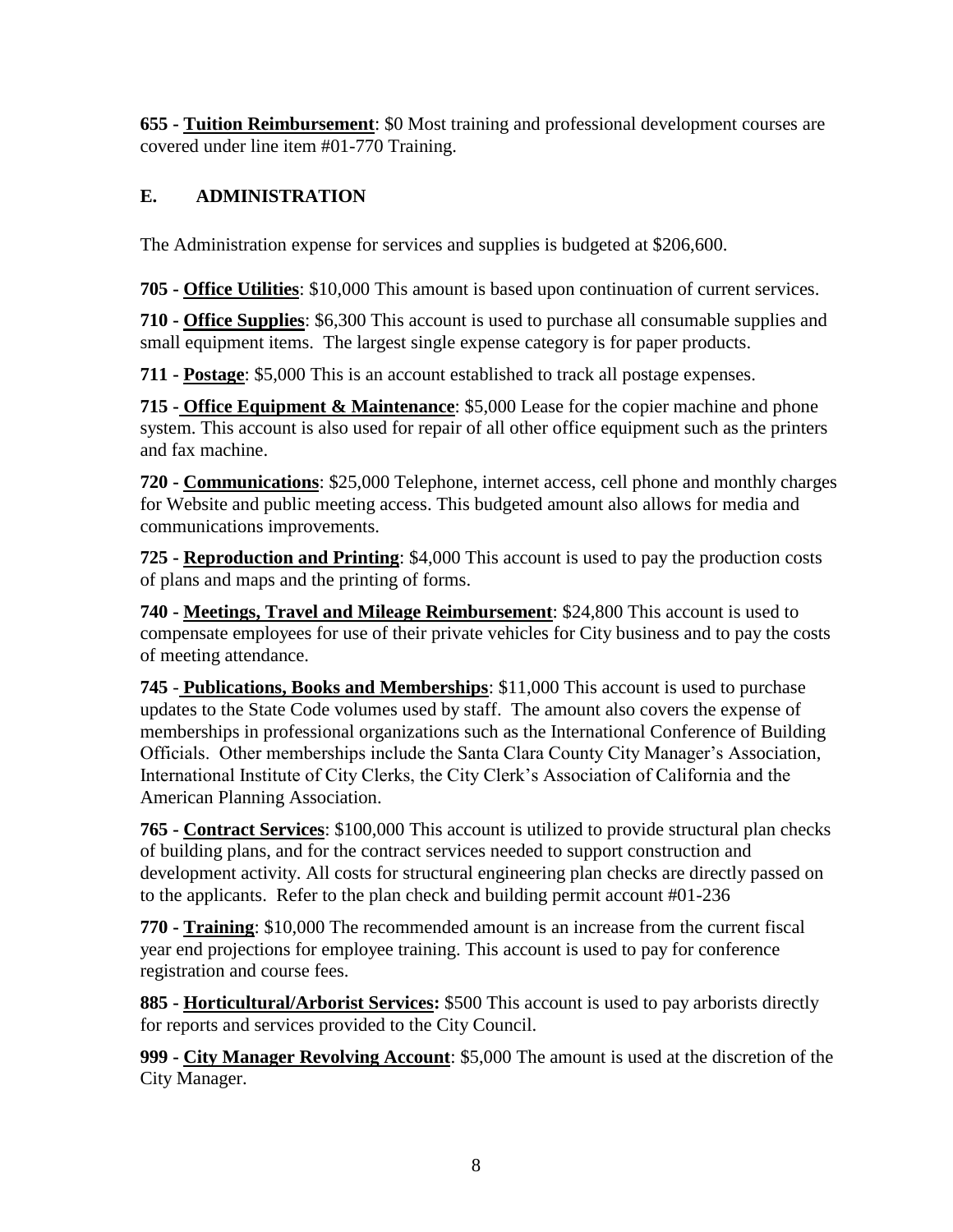#### **F. EQUIPMENT AND IMPROVEMENTS**

**805 - Office**: \$5,000 This budget recommendation allows for the replacement of office furniture and equipment.

**810 - Field**: \$200 Miscellaneous field supplies.

**811 - Computer/Software**: \$20,000 This budget amount provides for any necessary computer equipment including Laptop computers for use during City Council meetings and any computer accessories including hardware and software updates.

**815 - Building**: \$15,000. This amount is budgeted for purchasing and installation of a vehicle charging station at City Hall.

#### **LAW ENFORCEMENT BUDGET**

The amount recommended for contract police services is, \$831,440. The payment to the County of Santa Clara for jail booking charges and the automated CAL-ID system is recommended in the amount of \$60. The total amount for Law Enforcement Services, including CAL-ID, is \$831,500, which will require a \$648,350 contribution from the General Fund.

This budget also allows for the distribution of the COPS Grant money received from the State and passed on to the Los Gatos – Monte Sereno Police Department (\$100,000).

#### **CAPITAL IMPROVEMENT BUDGET**

#### **A. FACILITIES MAINTENANCE**

The two accounts which are used for City Hall buildings and grounds maintenance, repair and construction are grouped together.

**860 - Buildings and Grounds Maintenance**: \$20,000 This account is used to pay the costs of janitorial service for the City Hall buildings and carpet and floor cleaning as well as the grounds landscaping maintenance. Also included is an amount for emergency repair or service, such as plumbing or pest control.

**920 - Building and Grounds Construction**: \$35,000 The amount recommended is for building remodel design and improvements to the Annex Building to ready it for occupancy by the Santa Clara County Library.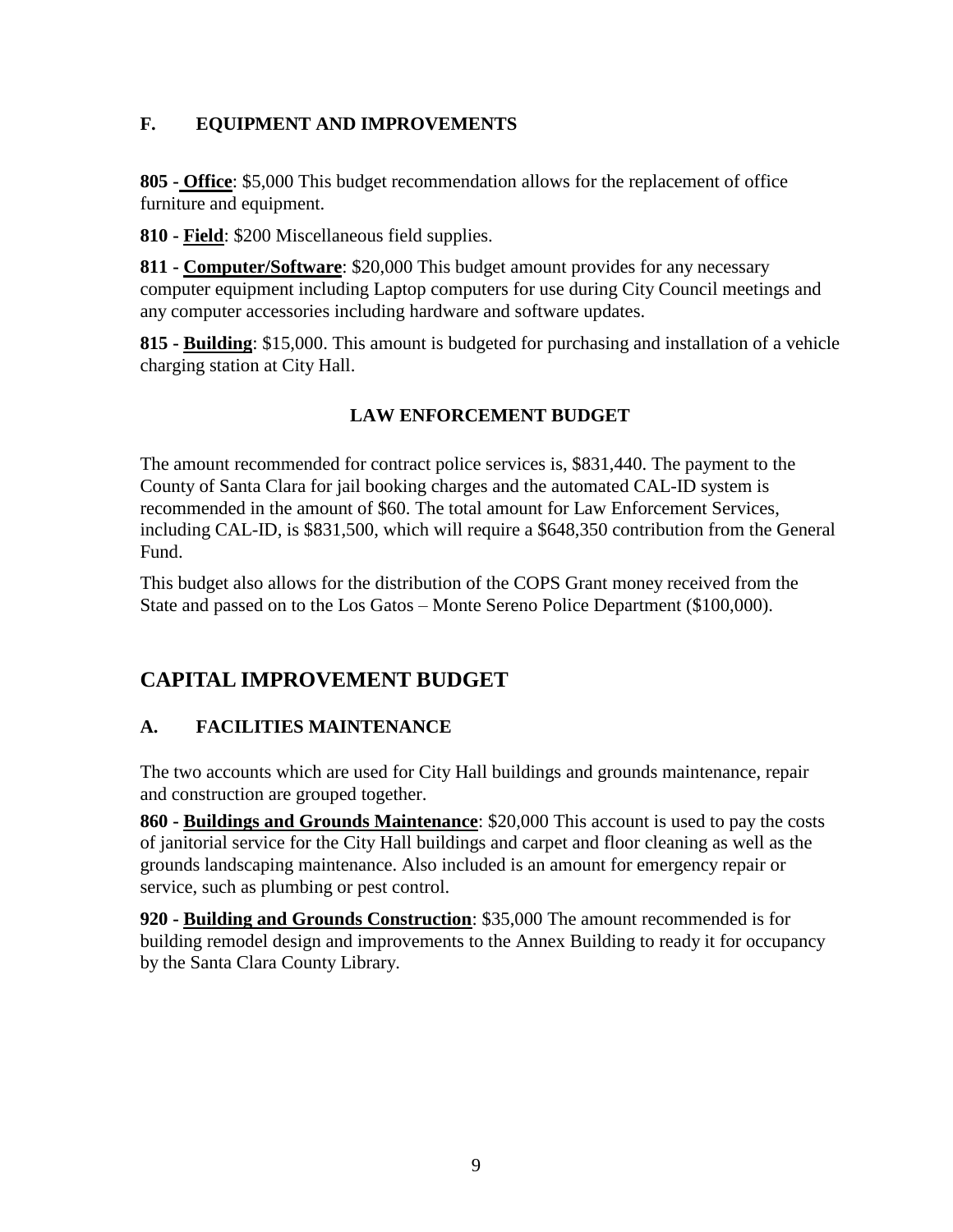#### **B. MAINTENANCE**

**845 - Pavement Management Program**: \$631,000 This budget amount allows for the second year of the comprehensive Pavement Management Program and also includes roll over funds (\$183,000) from FY 2017-18.

**850 - Storm Drain Maintenance**: \$14,000 This amount allows for annual inspections and emergency maintenance to the storm drain system by the West Valley Clean Water Program JPA.

**865 - Street Sweeping**: \$8,500 This amount is budgeted at a slightly higher amount than FY 2017-18 and allows for the continuation of all City streets being swept five times per year.

**870 - Traffic Safety Signs & Markings**: \$15,000 This allows for the repair and replacement of signs, markings and other traffic control devices on City roadways.

**880 - Emergency Calls and Repairs**: \$10,000 This allows for unanticipated emergency calls and repairs such as debris on roadways and falling trees.

**890 - Street Lighting Utility Bill**: \$3,500 This pays the lighting bill for streetlights on Winchester Blvd., Daves Avenue and Los Gatos-Saratoga Road.

#### **C. CONSTRUCTION**

**905 - Blanchard Drive Improvement Project:** \$500,000. These are roll over funds from FY2017-18 budgeted for the major street reconstruction project on Blanchard Dr.

**915 - Neighborhood Street Improvement Project**: \$500,000 This budgeted amount allows for any major street reconstruction project beyond that anticipated in the City's five-year Pavement Management Program. Any project chosen would be one deemed appropriate by the City Engineer based on the Pavement Management Budget Options Report (January 2017).

**925 - Bicycle-Pedestrian Safety Projects**: \$20,000 This amount provides funding for miscellaneous bicycle and pedestrian safety projects.

#### **D. ENGINEERING**

**950 - West Valley Clean Water Program Administration**: \$31,685 This budgeted amount provides for the continuation of the City's West Valley Clean Water Program.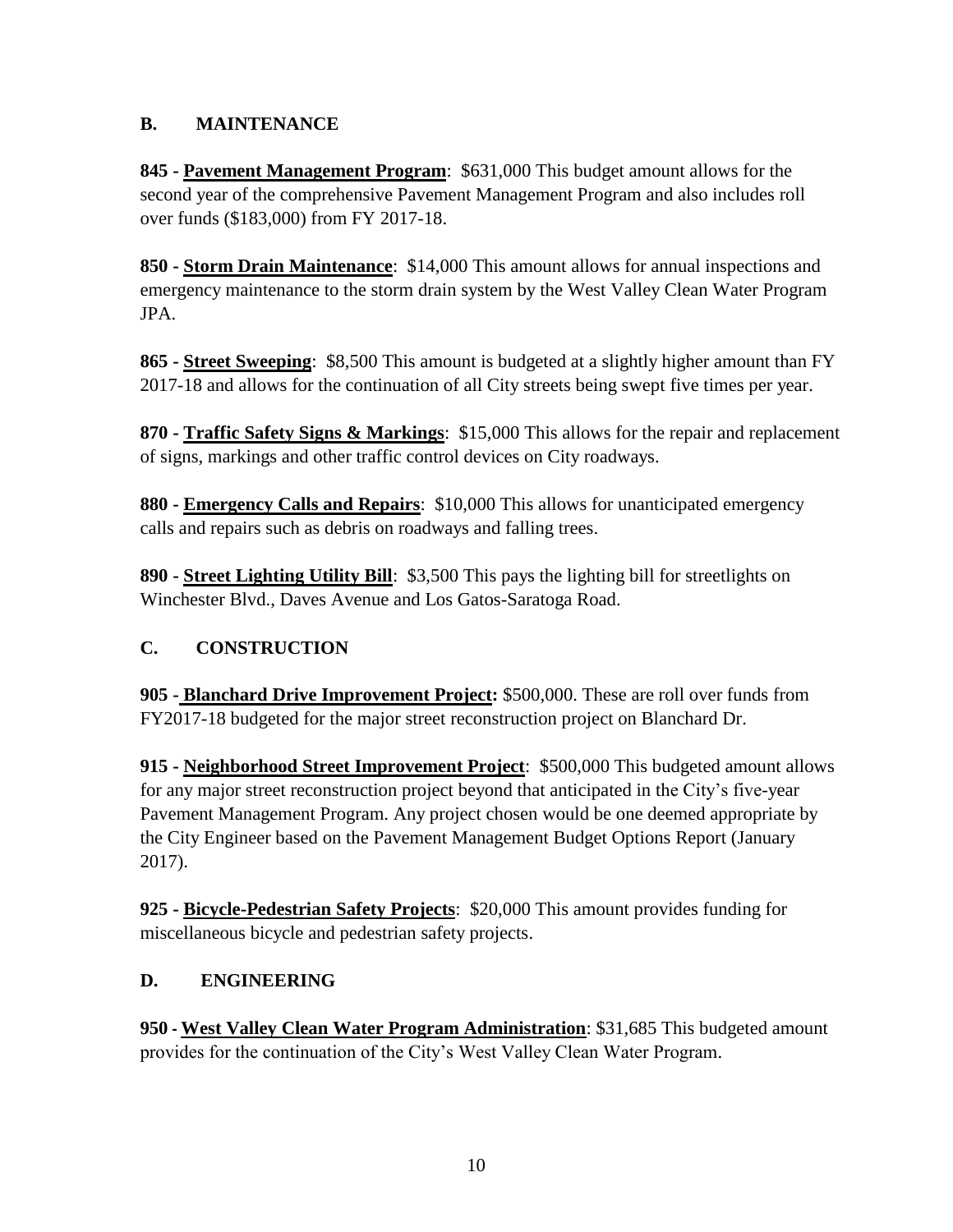**960 - Mapping and Records System**: \$28,000 This allows for the development of a computerized mapping and records system.

**970 - Congestion Management**: \$2,000 Under terms of State law, each county must have a traffic congestion management planning agency. City participation is necessary to maintain eligibility for certain gas tax revenues. The \$2,000 expenditure recommendation represents the City's designated share of costs for participation in the Santa Clara County Congestion Management Agency.

### **SPECIAL DISTRICT FUNDS**

#### **A. POST OFFICE CONTRACT STATION**

The Post Office contract station was permanently closed in November of 2016.

**580 - Post Office Expenses**: \$0.

**606 - Payroll**: \$0.

**626 - PERS**: \$0.

**646 & 648 - Medicare and Social Security**: \$0

#### **B. LOMA SERENA LIGHTING DISTRICT**

**935 -** The amount of \$2,500 is budgeted at the same level as the current year end estimate to pay the electric charges for the operation of street lights within the district boundaries.

#### **C. ROSE/ANDREWS LIGHTING DISTRICT**

**945 -** \$1,460 This account is used to pay the electric charges for the operation of street lights within the district boundaries and the administrative charges for complying with State law in establishing the annual fee.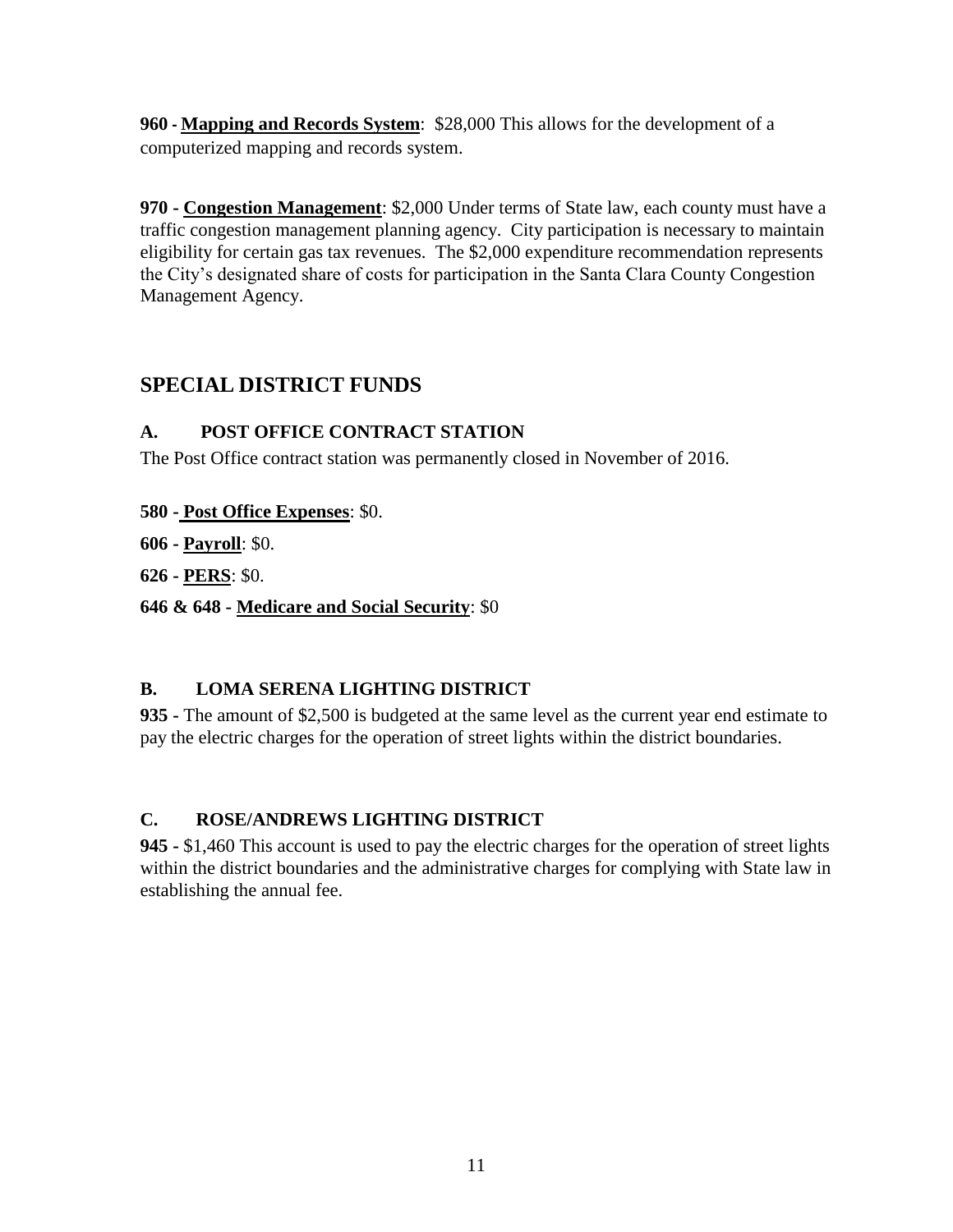|                         |         |                         |               | 2017/18                          |               |
|-------------------------|---------|-------------------------|---------------|----------------------------------|---------------|
| <b>OPERATING BUDGET</b> | 2015/16 | 2016/17<br>$\mathbf{I}$ | 2017/18       | $\parallel$ Year End $\parallel$ | 2018/19       |
|                         | Actual  | Actual                  | <b>Budget</b> | <b>Projection</b>                | <b>Budget</b> |

| <b>IREVENUES</b>                            |           |           |           |           |           |
|---------------------------------------------|-----------|-----------|-----------|-----------|-----------|
| <b>Property Tax</b>                         | 1,513,406 | 1,633,017 | 1,469,772 | 1,772,307 | 1,958,983 |
| Real Property Trans.                        | 73,787    | 62,718    | 51,500    | 61,000    | 61,000    |
| <b>License and Permits</b>                  | 569,739   | 484,042   | 503,000   | 607,298   | 587,000   |
| Franchise Tax                               | 291,584   | 301,565   | 284,810   | 299,032   | 299,032   |
| Miscellaneous                               | 341,359   | 782,135   | 32,600    | 105,186   | 72,000    |
| <b>State Collected Tax</b>                  | 33,217    | 20,448    | 12,000    | 11,556    | 10,000    |
| Law Enforce. Tax (Rstrt)                    | 303,586   | 350,207   | 283,150   | 283,150   | 283,150   |
| Transfer from Reserve                       |           | 53,896    | 332,812   |           |           |
| <b>TOTALS</b>                               | 3,126,678 | 3,688,028 | 2,969,644 | 3,139,529 | 3,271,165 |
| <b>EXPENSES</b>                             |           |           |           |           |           |
| <b>City Attorney</b>                        | 289,898   | 228,076   | 168,537   | 168,912   | 145,634   |
| <b>City Audit</b>                           | 19,846    | 43,983    | 32,100    | 31,950    | 34,000    |
| <b>General Government</b>                   | 241,301   | 244,967   | 246,584   | 254,610   | 293,956   |
| Personnel                                   | 971,586   | 1,625,377 | 1,197,363 | 1,023,712 | 1,382,877 |
| Administrative                              | 404,204   | 322,256   | 298,708   | 281,488   | 206,600   |
| <b>Equipment &amp; Building Maintenance</b> | 22,102    | 20,873    | 135,950   | 125,000   | 95,200    |
| <b>Police Services</b>                      | 834,919   | 920,730   | 890,402   | 890,344   | 931,500   |
| SUBTOTAL OPERATING EXPENSES                 | 2,783,856 | 3,406,262 | 2,969,644 | 2,776,016 | 3,089,767 |
| Add into General Fund Reserve               | 342,822   | 281,766   | U         | 363,513   | 181,398   |
| TOTALS                                      | 3,126,678 | 3,688,028 | 2,969,644 | 3,139,529 | 3,271,165 |

| <b>CAPITAL BUDGET</b> |                                          | 2015/16<br>Actual | 2016/17<br>Actual | 2017/18<br><b>Budget</b> | 2017/18<br>Year End<br>Projection | 2018/19<br><b>Budget</b> |
|-----------------------|------------------------------------------|-------------------|-------------------|--------------------------|-----------------------------------|--------------------------|
| <b>REVENUES</b>       |                                          |                   |                   |                          |                                   |                          |
|                       | Traffic Safety, Road Impact fees         | 166,228           | 205,637           | 90,000                   | 115,482                           | 160,000                  |
|                       | Gas Tax, Interest, Transfer, SB-1Gas Tax | 80,990            | 72,456            | 120,700                  | 93,736                            | 153,700                  |
|                       | <b>Transfer from General Fund</b>        |                   |                   | 750,000                  | 353,103                           | 1,422,874                |
|                       | Storm Drain + Transfer                   | 54,789            | 42,315            | 34,670                   | 35,840                            | 27,511                   |
|                       | <b>Special Districts</b>                 | 13,256            | 6,142             | 3,354                    | 3,350                             | 3,560                    |
|                       | <b>TOTALS</b>                            | 315,263           | 326,550           | 998,724                  | 601,511                           | 1,767,645                |
| <b>IEXPENSES</b>      |                                          |                   |                   |                          |                                   |                          |
| Maintenance           |                                          | 44,647            | 49,165            | 690,000                  | 500,428                           | 682,000                  |
| Construction          |                                          | 24,960            | 140,854           | 230,000                  | 52,528                            | 1,020,000                |
| Engineering           |                                          | 30,625            | 30,402            | 72,000                   | 44,744                            | 61,685                   |
|                       | <b>Special Districts</b>                 | 37,524            | 11,707            | 3,900                    | 3,811                             | 3,960                    |
| <b>SUBTOTAL</b>       |                                          | 137,756           | 232,128           | 995,900                  | 601,511                           | 1,767,645                |
|                       | Add into Restrict Fund Reserve           | 177,507           | 94,422            | 2,824                    |                                   |                          |
|                       | TOTALS                                   | 315,263 <b>1</b>  | 326,550           | 998,724                  | 601,511                           | 1,767,645                |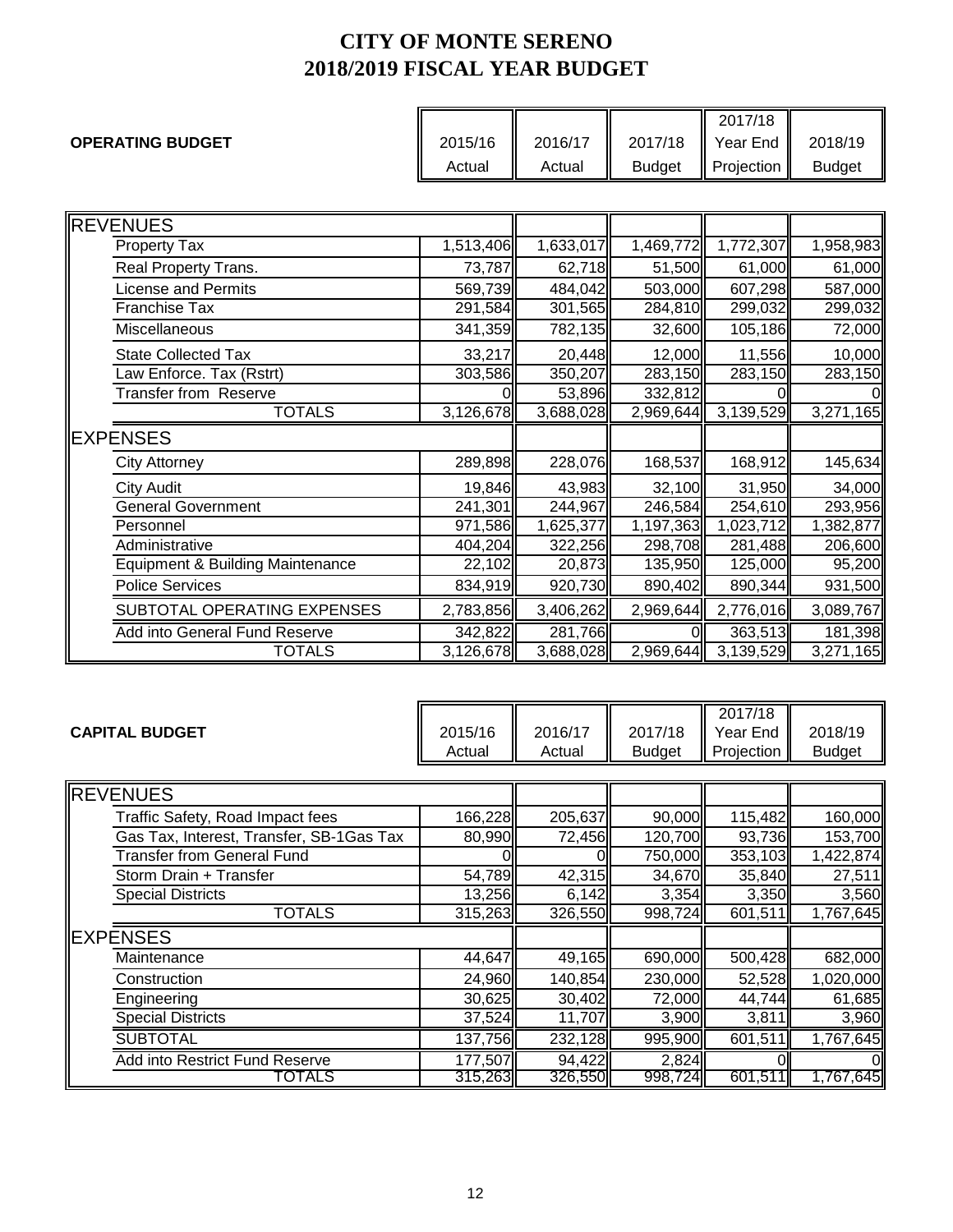| <b>REVENUE SUMMARY</b>                |           |           |               | 2017/18    |               |
|---------------------------------------|-----------|-----------|---------------|------------|---------------|
|                                       | 2015/16   | 2016/17   | 2017/18       | Year End   | 2018/19       |
|                                       | Actual    | Actual    | <b>Budget</b> | Projection | <b>Budget</b> |
|                                       |           |           |               |            |               |
| Unrestricted Revenue and Interest     | 2,823,092 | 3,283,925 | 2,353,682     | 2,856,379  | 2,988,015     |
| II. Restricted Revenue and Interest   | 605,593   | 670,615   | 1,278,520     | 528,208    | 2,047,235     |
| III. Special District Funds Revenue   | 13,256    | 6,142     | 3,354         | 3,350      | 3,560         |
| IV. Transfer from Restricted Reserve  |           |           |               |            |               |
| V. Transfer from General Fund Reserve |           | 53,896    | 332,812       | 353,103    |               |
| <b>SUBTOTAL</b>                       | 3,441,941 | 4,014,578 | 3,968,368     | 3,741,040  | 5,038,810     |
| Deduct Alloc. to "Reserve"            | 520,329   | 376,188   | 2,824         | 363,513    | 181,398       |
| TOTAL REVENUE AVAIL.                  | 2,921,612 | 3,638,390 | 3,965,544     | 3,377,527  | 4,857,412     |

|                            |         |         |               | 2017/18                  |               |
|----------------------------|---------|---------|---------------|--------------------------|---------------|
|                            | 2015/16 | 2016/17 | 2017/18       | Year End<br>$\mathbf{I}$ | 2018/19       |
| <b>EXPENDITURE SUMMARY</b> | Budget  | Actual  | <b>Budget</b> | Projection               | <b>Budget</b> |

| ₩.<br>Operating                                   | 2,783,856 | 3,406,262 | 2,969,644 | 2,776,016           | 3,089,767 |
|---------------------------------------------------|-----------|-----------|-----------|---------------------|-----------|
| II. Addition to General Fund Reserve              | 342,822   | 281,766   | ОII       | 363.513             | 181,398   |
| III. Capital Improvements                         | 100,232   | 220,421   | 992,000   | 597,700             | 1,763,685 |
| IV. Special Districts                             | 37,524    | 11.707    | 3,900     | 3,811               | 3,960     |
| IV.<br><b>Addition to Restricted Fund Reserve</b> | 177,507   | 94,422    | 2,824     |                     | Οl        |
| TOTAL                                             | 3,441,941 | 4,014,578 |           | 3,968,368 3,741,040 | 5,038,810 |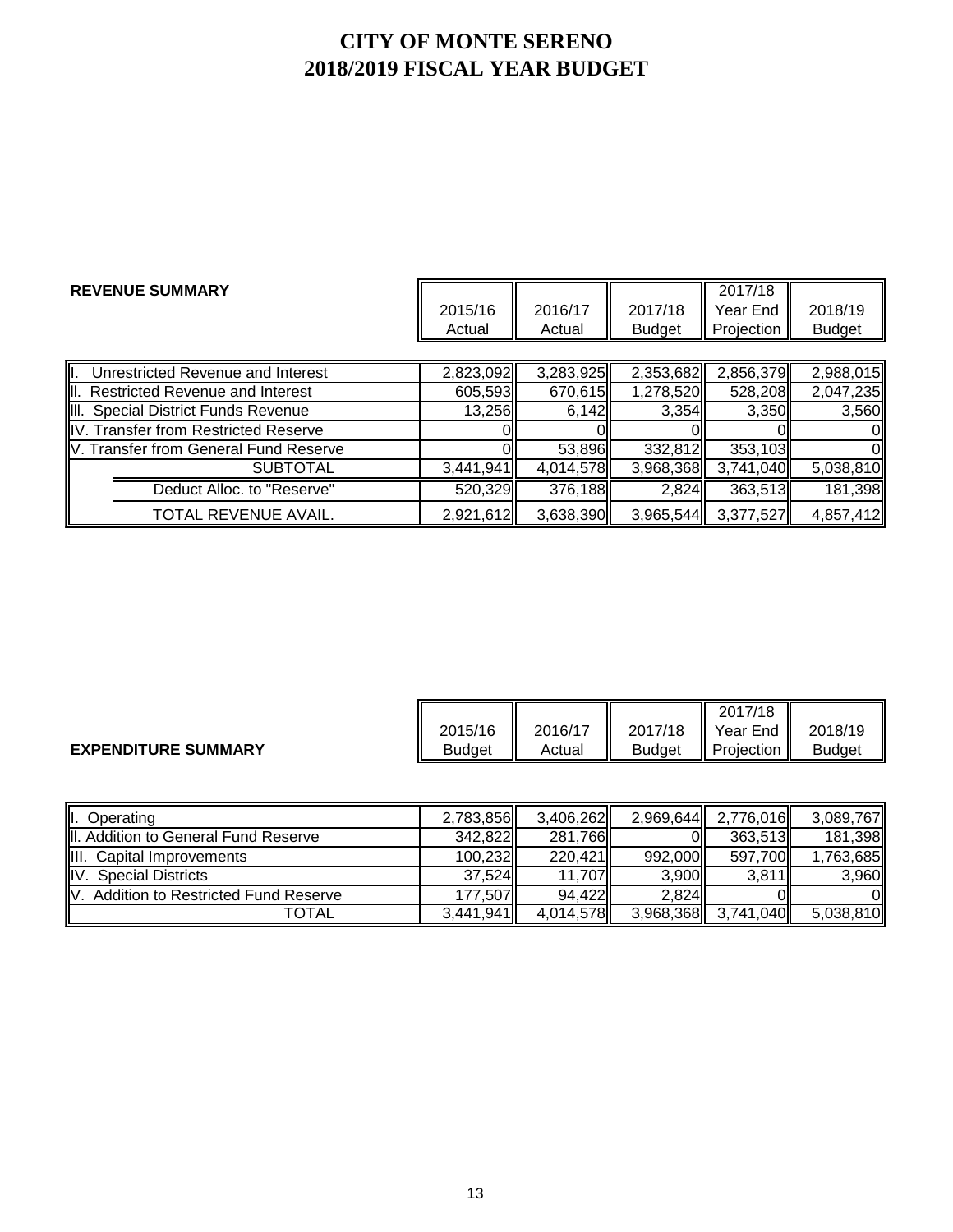| <b>I. GENERAL UNRESTRICTED</b>      |             |                |           |                | 2017/18    |                     |
|-------------------------------------|-------------|----------------|-----------|----------------|------------|---------------------|
|                                     | <b>FUND</b> | 2015/16        | 2016/17   | 2017/18        | Year End   | 2018/19             |
|                                     | <b>ACCT</b> | Actual         | Actual    | <b>Budget</b>  | Projection | <b>Budget</b>       |
|                                     |             |                |           |                |            |                     |
| A. Property Tax                     |             |                |           |                |            |                     |
| Secured                             | 01-202      | 1,407,138      | 1,515,108 | 1,363,372      | 1,666,907  | 1,853,583           |
| Unsecured                           | 01-204      | 69,178         | 75,399    | 75,000         | 70,000     | 70,000              |
| <b>Homeowners Exemption</b>         | $01 - 210$  | 5,314          | 5,335     | 5,400          | 5,400      | 5,400               |
| Supplemental Prop Tax/SB813         | 01-214      | 31,776         | 37,175    | 26,000         | 30,000     | $\overline{30,000}$ |
| <b>TOTAL</b>                        |             | 1,513,406      | 1,633,017 | 1,469,772      | 1,772,307  | 1,958,983           |
|                                     |             |                |           |                |            |                     |
| <b>B.</b> Real Prop Trans           | $01 - 222$  | 73,787         | 62,718    | 51,500         | 61,000     | 61,000              |
|                                     |             |                |           |                |            |                     |
| C. License & Permits                |             |                |           |                |            |                     |
| <b>Business Lic.</b>                | $01 - 232$  | 37,446         | 33,794    | 38,000         | 33,000     | 33,000              |
| <b>Construction Tax</b>             | 01-234      | 38,567         | 17,115    | 25,000         | 25,000     | 25,000              |
| <b>Construction Permits</b>         | 01-236      | 375,389        | 312,554   | 300,000        | 300,000    | 345,000             |
| <b>Grading Permits</b>              | $01 - 237$  | 29,132         | 36,516    | 35,000         | 25,000     | 35,000              |
| <b>Subdivision Fee</b>              | $01 - 240$  | $\Omega$       |           | 25,000         | 173,298    | 25,000              |
| Zoning Fees                         | $01 - 242$  | 71,080         | 65,282    | 68,000         | 35,000     | 68,000              |
| Encroachments                       | $01 - 244$  | 18,125         | 18,781    | 12,000         | 16,000     | 26,000              |
| <b>Community Planning Fee</b>       | 01-245      | $\overline{0}$ |           | Οl             |            | 30,000              |
| <b>TOTAL</b>                        |             | 569,739        | 484,042   | 503,000        | 607,298    | 587,000             |
|                                     |             |                |           |                |            |                     |
| D. Franchise Tax                    |             |                |           |                |            |                     |
| Gas                                 | 01-262      | 13,895         | 15,041    | 13,000         | 18,323     | 18,323              |
| Electricity                         | $01 - 263$  | 40,983         | 44,200    | 41,000         | 42,119     | 42,119              |
| Water                               | 01-264      | 22,292         | 25,810    | 25,810         | 28,590     | 28,590              |
| Solid Waste/Recycle                 | 01-266      | 114,549        | 116,224   | 115,000        | 115,000    | 115,000             |
| Recycle HHW& JPA fees               | 01-267      | 27,745         | 25,071    | 25,000         | 25,000     | 25,000              |
| Cable TV                            | $01 - 268$  | 72,120         | 75,219    | 65,000         | 70,000     | 70,000              |
| <b>TOTAL</b>                        |             | 291,584        | 301,565   | 284,810        | 299,032    | 299,032             |
|                                     |             |                |           |                |            |                     |
| E. Miscellaneous                    |             |                |           |                |            |                     |
| <b>Interest-General Fund</b>        | 01-282      | 26,788         | 42,966    | 20,000         | 64,000     | 60,000              |
| AB939 (recycle incentive)           | 01-287      | 2,197          | 1,942     | 1,900          | 1,900      | 1,900               |
| <b>AVASA Abandoned Vehicle</b>      | 01-288      | 1,472          | 2,395     | 1,800          | 1,900      | 1,900               |
| Insurance rebates                   | 01-290      | 375            | 2,072     | 1,000          | 500        | 500                 |
| Imaging Fee                         | 01-291      | 7,163          | 7,859     | 6,000          | 6,000      | 6,000               |
| Miscellaneous                       | 01-292      | 486            | 6,808     | 1,000          | 30,586     | 1,000               |
| Alarm Soundings                     | $01 - 293$  | 800            | 700       | 700            | 100        | 500                 |
| Reimb. Publication                  | 01-294      | 78             | 193       | 200            | 200        | 200                 |
| <b>Code Enforcement Collections</b> | 01-295      | 2,000          | 200       | $\overline{0}$ | 0          | 0                   |
| Gen Fund Reserve Transfer           | 01-025      | 300,000        | 717,000   | <sub>0</sub>   |            | $\overline{0}$      |
| <b>TOTAL</b>                        |             | 341,359        | 782,135   | 32,600         | 105,186    | 72,000              |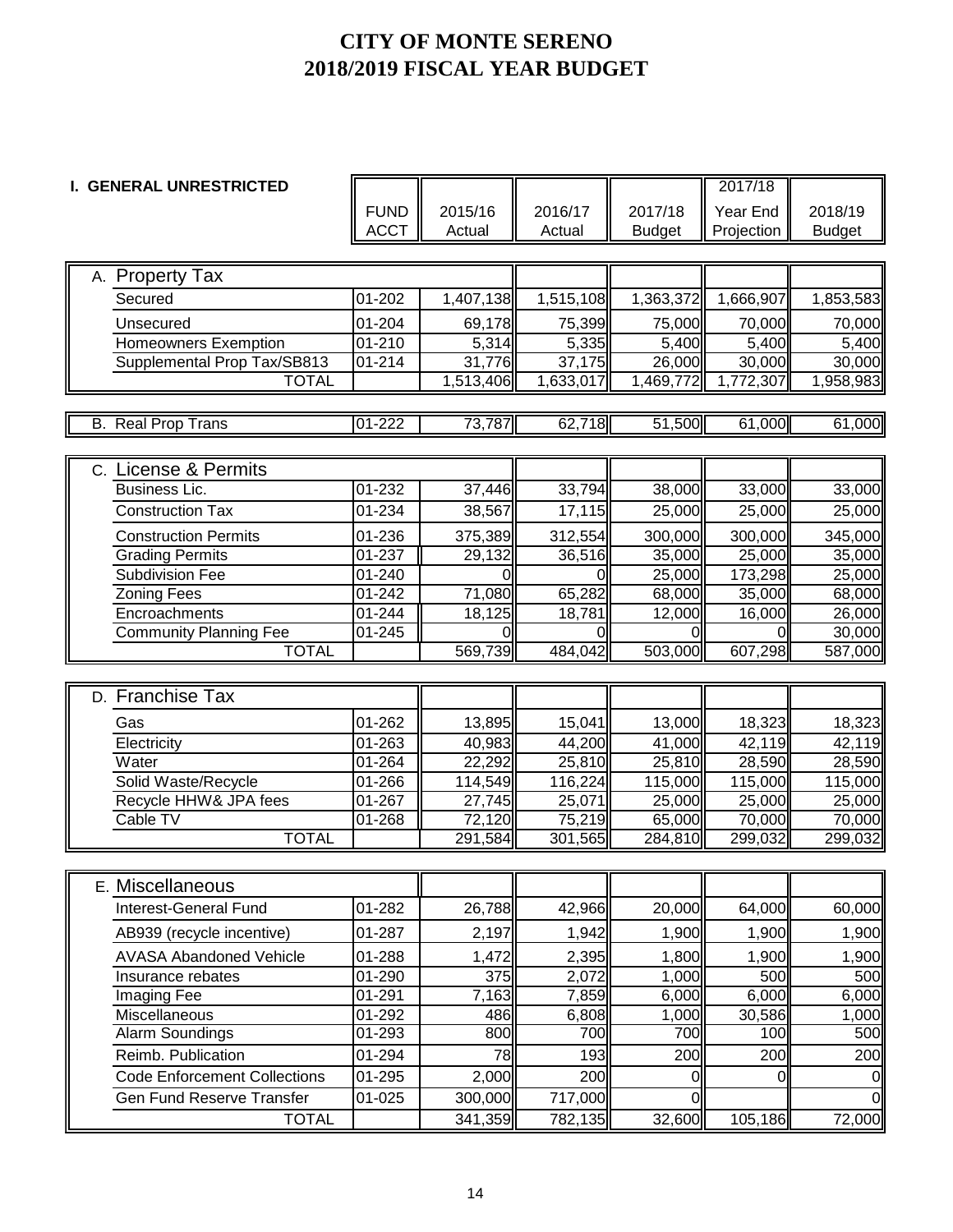|                                      |             |                |                |               | 2017/18      |                |
|--------------------------------------|-------------|----------------|----------------|---------------|--------------|----------------|
|                                      | <b>FUND</b> | 2015/16        | 2016/17        | 2017/18       | Year End     | 2018/19        |
| (CONT.)                              | <b>ACCT</b> | Actual         | Actual         | <b>Budget</b> | Projection   | <b>Budget</b>  |
| <b>I. GENERAL UNRESTRICTED</b>       |             |                |                |               |              |                |
| <b>F. State Subventions</b>          |             |                |                |               |              |                |
| Sales/Use Tax                        | 01-296      | 26,825         | 18,892         | 12,000        | 10,000       | 10,000         |
| Motor Vehicle Lic fees               | $01 - 300$  | $\Omega$       | 1,556          | $\mathbf 0$   | 1,556        | 0              |
| Miscellaneous State/County           | $01 - 305$  | 6,392          | ΩI             | $\Omega$      | <sup>o</sup> | 0l             |
| <b>TOTAL</b>                         |             | 33,217         | 20,448         | 12,000        | 11,556       | 10,000         |
| <b>GENERAL UNRESTR. TOTAL</b>        |             | 2,823,092      | 3,283,925      | 2,353,682     | 2,856,379    | 2,988,015      |
|                                      |             |                |                |               |              |                |
| <b>II. RESTRICTED REVENUES</b>       |             |                |                |               |              |                |
| A. Law Enforcement Tax               | 03-316      | 181,467        | 181,467        | 183,150       | 183,150      | 183,150        |
| <b>COPS Grant</b>                    | 03-318      | 122,119        | 168,740        | 100.000       | 100.000      | 100,000        |
| <b>TOTAL</b>                         |             | 303,586        | 350,207        | 283,150       | 283,150      | 283,150        |
|                                      |             |                |                |               |              |                |
| <b>B. Road Impact Fees</b>           | 01-246      | 134,124        | 88,152         | 75,000        | 75,000       | 80,000         |
| <b>General Fund Transfer for CIP</b> | 01-025      | $\Omega$       | $\Omega$       | 750,000       | <sup>O</sup> | 1,422,874      |
| <b>TOTAL</b>                         |             | 134,124        | 88,152         | 825,000       | 75,000       | 1,502,874      |
|                                      |             |                |                |               |              |                |
| C. Traffic Safety Bails & Fines      | $05 - 322$  | 11,170         | 11,888         | 15,000        | 15,000       | 15,000         |
| Misc. (VRF, Measure B)               | 05-323      | 20,934         | 35,597         | 0             | 25,482       | 65,000         |
| Traffic safety transfer              | $05 - 025$  | $\Omega$       | 70,000         | $\Omega$      | $\Omega$     |                |
| <b>TOTAL</b>                         |             | 32,104         | 117,485        | 15,000        | 40,482       | 80,000         |
|                                      |             |                |                |               |              |                |
| D. Gas Tax Revenue                   |             |                |                |               |              |                |
| Gas Tax 2107/2106/2105               | 12-328      | 80,516         | 71,606         | 80,000        | 72,000       | 94,000         |
| <b>Gas Tax Interest</b>              | 12-332      | 474            | 850            | 700           | 1,736        | 1,700          |
| Miscellanous Revenue (SB1)           | 12-333      | $\mathbf 0$    | 0              | 40,000        | 20,000       | 58,000         |
| Gas Tax Reserve Transfer             | 12-025      | $\overline{0}$ |                |               |              |                |
| <b>TOTAL</b>                         |             | 80,990         | 72,456         | 120,700       | 93,736       | 153,700        |
|                                      |             |                |                |               |              |                |
|                                      |             |                |                |               |              |                |
| E. Storm Drain                       |             |                |                |               |              |                |
| Storm Drain Devel. Fees              | 25-352      | 18,770         | 5,710          | 5,000         | 5,000        | 6,000          |
| Clean Water Program lease            | $25 - 353$  | 15,540         | 15,540         | 7,200         | 8,370        | O              |
| Drain Maintenance/ Administration    | $25 - 354$  | 20,479         | 21,065         | 22,470        | 22,470       | 21,511         |
| <b>Storm Drain Fund Transfer</b>     | 25-025      | $\Omega$       | $\overline{0}$ | $\Omega$      | <sup>0</sup> | $\overline{O}$ |
| <b>TOTAL</b>                         |             | 54,789         | 42,315         | 34,670        | 35,840       | 27,511         |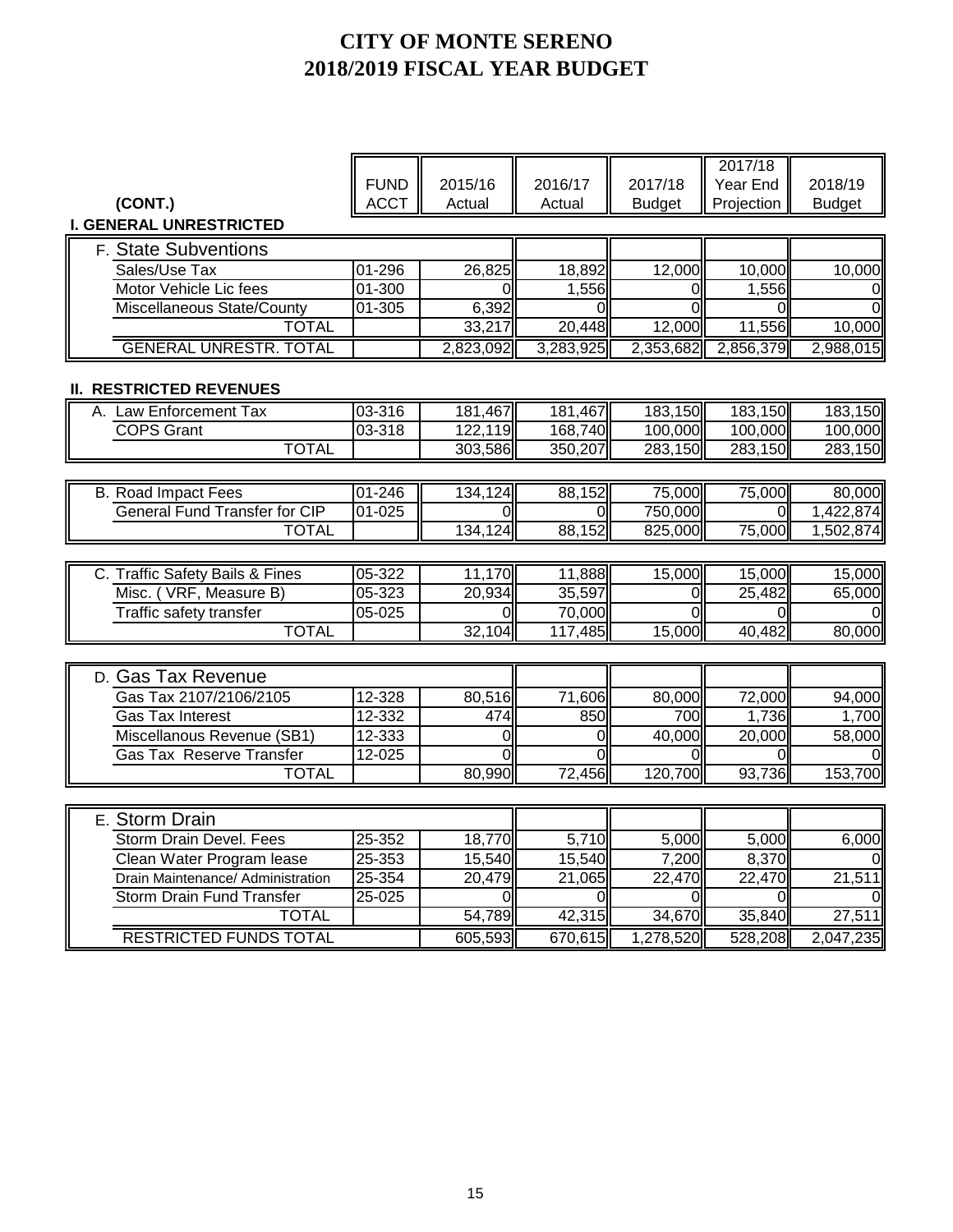|                                         | <b>FUND</b><br><b>ACCT</b> | 2015/16<br>Actual | 2016/17<br>Actual | 2017/18<br><b>Budget</b> | 2017/18<br>Year End<br>Projection | 2018/19<br><b>Budget</b> |
|-----------------------------------------|----------------------------|-------------------|-------------------|--------------------------|-----------------------------------|--------------------------|
| <b>SPECIAL DISTRICT/ FUNDS</b><br>IIII. |                            |                   |                   |                          |                                   |                          |
| A. Post Office                          |                            |                   |                   |                          |                                   |                          |
| Post Office Revenue                     | 06-270                     | 9,834             | 2,756             | 01                       | ΟI                                | 0                        |
| <b>SUBTOTAL</b>                         |                            | 9,834             | 2,756             | $\overline{0}$           | $\overline{0}$                    | $\overline{0}$           |
|                                         |                            |                   |                   |                          |                                   |                          |
| B. Loma Serena Lighting District        |                            |                   |                   |                          |                                   |                          |
| Secured                                 | 40-366                     | 2,009             | 2,033             | 1,854                    | 1,900                             | 1,900                    |
| Unsecured                               | 40-368                     | 147               | 134               | 140                      | 140                               | 140                      |
| <b>Homeowners Exempt</b>                | 40-370                     | 12                | 9.                | 10                       | 10 <sup>1</sup>                   | 10                       |
| BIPTR/SB813                             | 40-378                     | 64                | 74                | 50                       | 50                                | 50                       |
| <b>SUBTOTAL</b>                         |                            | 2,232             | 2,250             | 2,054                    | 2,100                             | 2,100                    |
|                                         |                            |                   |                   |                          |                                   |                          |
| Rose/Andrews Lighting Dist.<br>C.       |                            |                   |                   |                          |                                   |                          |
| Secured                                 | 50-402                     | 1,190             | 1,136             | 1,300                    | 1,250                             | 1,460                    |
| <b>SUBTOTAL</b>                         |                            | 1,190             | 1,136             | 1,300                    | 1,250                             | 1,460                    |
|                                         |                            |                   |                   |                          |                                   |                          |
| <b>SPECIAL DIST FUNDS TOTAL</b>         |                            | 13,256            | 6,142             | 3,354                    | 3,350                             | 3,560                    |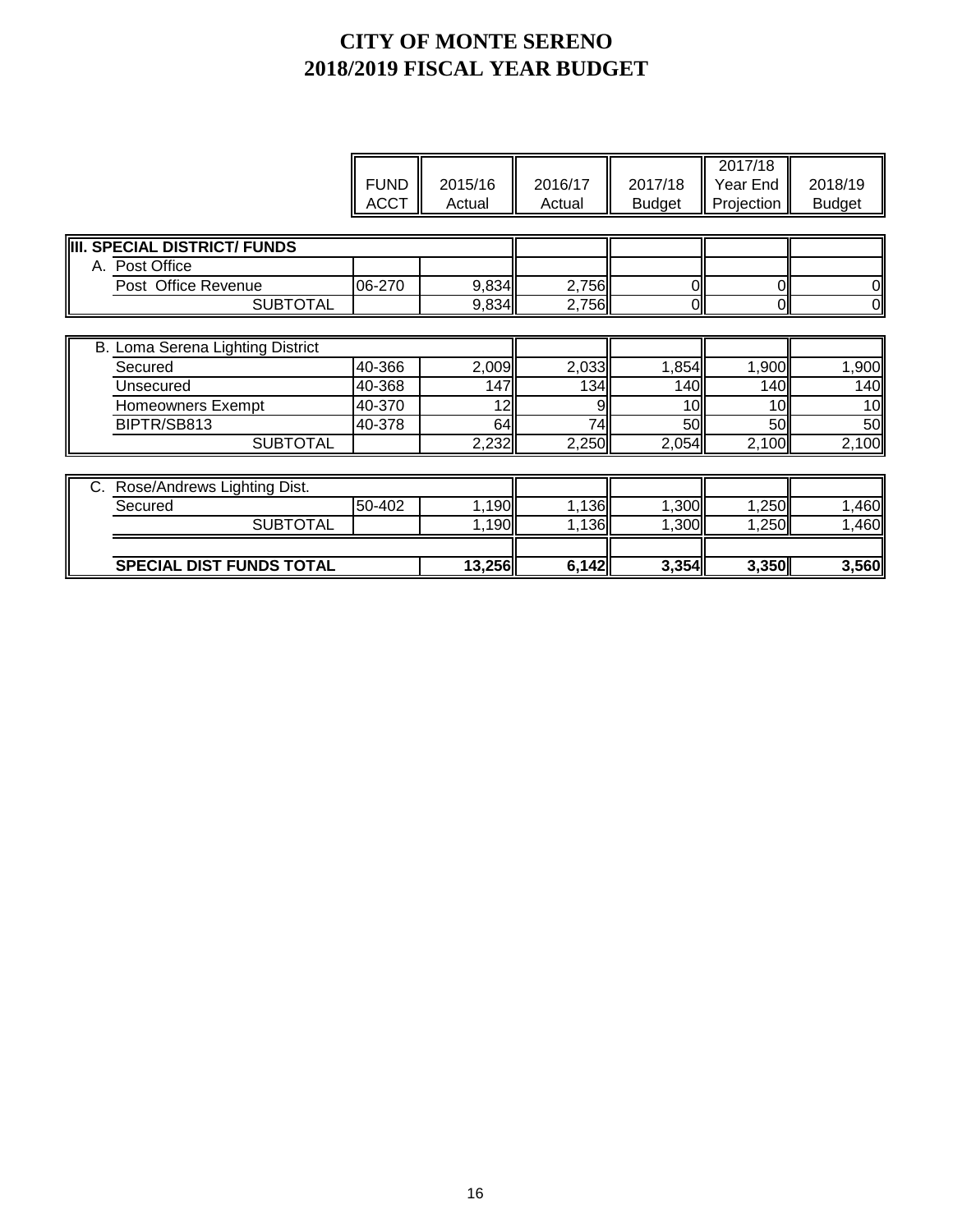|                                      |             |                |          |               | 2017/18    |               |
|--------------------------------------|-------------|----------------|----------|---------------|------------|---------------|
| <b>I. GENERAL OPERATING</b>          | <b>FUND</b> | 2015/16        | 2016/17  | 2017/18       | Year End   | 2018/19       |
| <b>Budget</b>                        | <b>ACCT</b> | Actual         | Actual   | <b>Budget</b> | Projection | <b>Budget</b> |
|                                      |             |                |          |               |            |               |
| <b>City Attorney</b><br>А.           |             |                |          |               |            |               |
| Retainer                             | $01 - 425$  | 64,449         | 66,382   | 68,237        | 68,237     | 70,284        |
| Litigation                           | $01 - 427$  | 225,449        | 161,694  | 100,000       | 100,000    | 75,000        |
| Mtg, Trv, Prot.                      | $01 - 435$  | $\overline{0}$ | $\Omega$ | 300           | 675        | 350           |
| <b>TOTAL</b>                         |             | 289,898        | 228,076  | 168,537       | 168,912    | 145,634       |
|                                      |             |                |          |               |            |               |
| <b>B.</b> City Audit                 |             |                |          |               |            |               |
| Audit                                | 01-470      | 18,150         | 42,300   | 30,000        | 30,000     | 32,000        |
| <b>Gas Tax Audit</b>                 | $12 - 472$  | 1,424          | 1,459    | 1,700         | 1,700      | 1,700         |
| Miscellaneous                        | 01-480      | 272            | 224      | 400           | 250        | 300           |
| <b>TOTAL</b>                         |             | 19,846         | 43,983   | 32,100        | 31,950     | 34,000        |
|                                      |             |                |          |               |            |               |
| <b>General Government</b><br>$C_{1}$ |             |                |          |               |            |               |
| Council Trvl, Mtgs. & Protocol       | 01-505      | 17,921         | 17,777   | 20,000        | 20,000     | 20,000        |
| <b>Youth Commission Programs</b>     | 01-506      | $\Omega$       | $\Omega$ | $\Omega$      | ΩI         | 3,000         |
| Council Membership                   | 01-515      | 7,596          | 7,767    | 8,000         | 7,855      | 8,000         |
| Elections                            | $01 - 520$  | 111            | 6,715    | ΩI            | ΩI         | 42,000        |
| <b>City Code Revisions/Updates</b>   | 01-521      | 1,589          | 1,789    | 2,000         | 2,400      | 2,400         |
| <b>Environmental Sycs</b>            | $01 - 522$  | 31,813         | 10,238   | 10,000        | 10,000     | 10,000        |
| <b>Professional Services</b>         | $01 - 535$  | 46,159         | 55,315   | 60,000        | 60,000     | 66,324        |
| Insurance                            | 01-540      | 58,744         | 61,415   | 58,744        | 60,045     | 61,972        |
| <b>Code Enforcement</b>              | 01-545      | 17,290         | 24,035   | 19,000        | 19,000     | 19,000        |
| <b>Community Assist.</b>             | 01-550      | 13,500         | 15,500   | 25,000        | 20,000     | 24,500        |
| <b>Emergency Svcs</b>                | $01 - 555$  | 12,995         | 12,995   | 13,000        | 13,000     | 13,000        |
| Newspaper Ads/Recorder fees          | 01-565      | 90             | 485      | 200           | 200        | 200           |
| General Plan Revise                  | 01-570      | 5,946          | $\Omega$ | $\Omega$      | 0l         |               |
| Misc/Refunds                         | 01-575      | 143            | 1,953    | 500           | 11,962     | 1,000         |
| Sales Tax                            | $01 - 576$  | 27             | 8        | 10            | 18         | 20            |
| <b>Animal Control</b>                | 01-585      | 27,377         | 28,975   | 30,130        | 30,130     | 22,540        |
| <b>TOTAL</b>                         |             | 241,301        | 244,967  | 246,584       | 254,610    | 293,956       |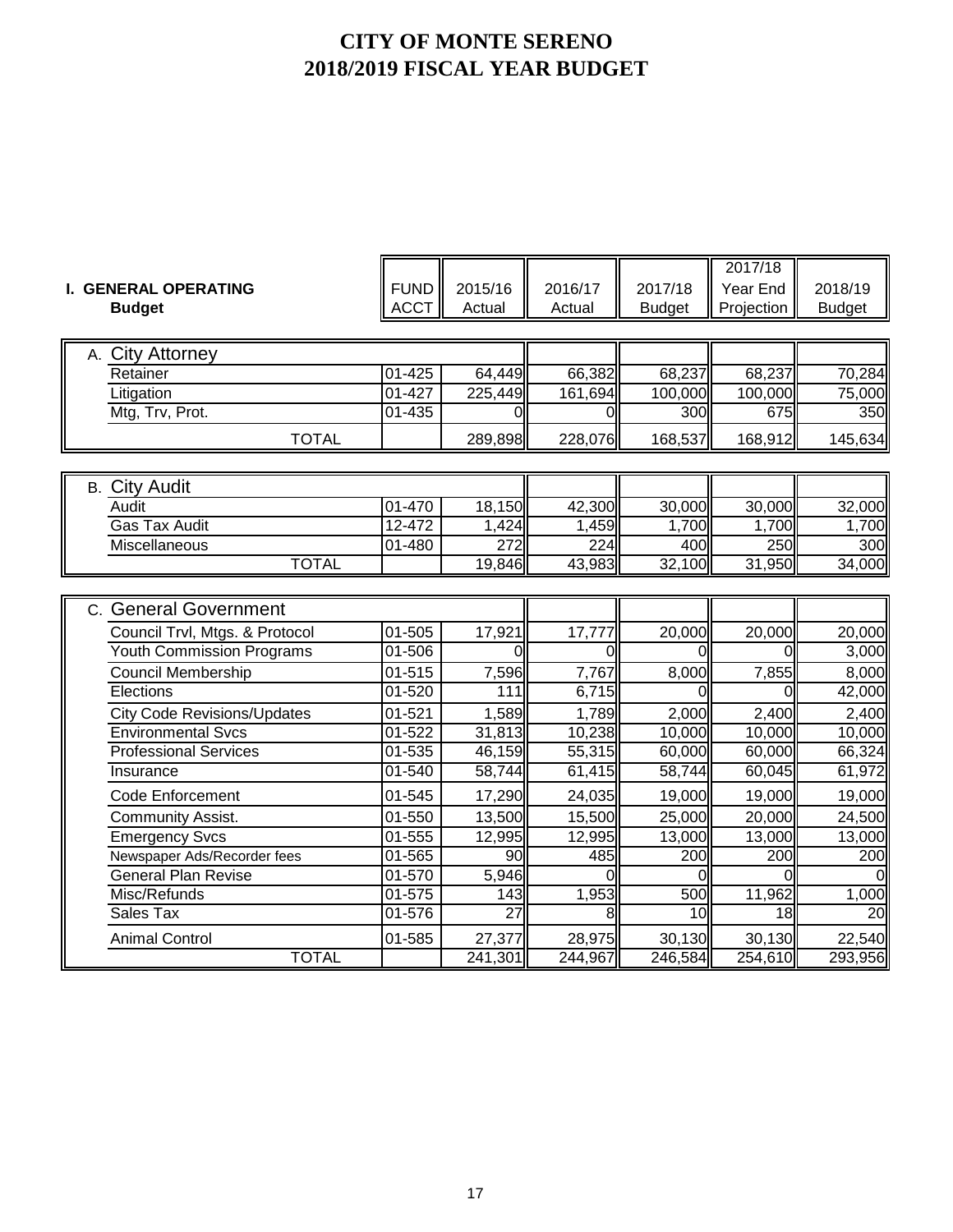|     |                                        |             |                |           |                    | 2017/18    |               |
|-----|----------------------------------------|-------------|----------------|-----------|--------------------|------------|---------------|
|     |                                        | <b>FUND</b> | 2015/16        | 2016/17   | 2017/18            | Year End   | 2018/19       |
|     |                                        | <b>ACCT</b> | Actual         | Actual    | <b>Budget</b>      | Projection | <b>Budget</b> |
|     |                                        |             |                |           |                    |            |               |
| ID. | Personnel                              |             |                |           |                    |            |               |
|     | Reg Full Time                          | 01-605      | 618,355        | 716,994   | 878,828            | 774,291    | 971,020       |
|     | <b>Part Time</b>                       | $01 - 615$  | 29,976         | 30,693    | $\Omega$           | Ω          | 29,243        |
|     | Ltdi Lif Ins                           | 01-620      | 8,137          | 9,740     | 10,000             | 12,852     | 12,360        |
|     | Rtrmnt Employer                        | 01-625      | 110,152        | 672,324   | 74,695             | 6,700      | 94,787        |
|     | <b>Rtrmnt Employee</b>                 | 01-627      | 45,383         | 41,469    | 54,346             | 47,267     | 60,367        |
|     | <b>Health Insurance</b>                | 01-630      | 61,340         | 59,664    | 45,596             | 76,269     | 74,077        |
|     | Dental Insurance                       | $01 - 635$  | 6,850          | 6,991     | 4,778              | 6,178      | 5,672         |
|     |                                        |             |                |           |                    |            |               |
|     | <b>Workers Comp</b>                    | 01-642      | 12,259         | 11,786    | 19,146             | 14,069     | 12,363        |
|     | <b>Social Security</b>                 | 01-645      | 36,783         | 41,345    | 58,077             | 47,697     | 66,074        |
|     | Medicare                               | 01-647      | 9,922          | 11,401    | 13,582             | 11,904     | 15,453        |
|     | Unemployment                           | 01-650      | 11,249         | ∩         |                    | U          |               |
|     | <b>Deferred Compensation</b>           | 01-660      | 13,587         | 11,494    | 8,015              | 15,363     | 20,686        |
|     | <b>Benefits Allowance</b>              | 01-665      | 7,593          | 11,476    | 30,300             | 11,122     | 20,775        |
|     | <b>TOTAL</b>                           |             | 971,586        | 1,625,377 | 1,197,363          | 1,023,712  | 1,382,877     |
|     |                                        |             |                |           |                    |            |               |
| IЕ. | Administration                         |             |                |           |                    |            |               |
|     | <b>Office Utilities</b>                | 01-705      | 9,073          | 9,404     | 9,660              | 9,200      | 10,000        |
|     | Office Supplies                        | 01-710      | 6,184          | 7,082     | 6,300              | 6,000      | 6,300         |
|     | Postage                                | 01-711      | 5,002          | 5,521     | 4,515              | 4,700      | 5,000         |
|     | Office Equipment & Maintenance         | 01-715      | 12,756         | 7,946     | 8,673              | 8,600      | 5,000         |
|     | Communications                         | 01-720      | 21,658         | 19,500    | 25,000             | 31,988     | 25,000        |
|     | Reproduction/Printing                  | 01-725      | 1,565          | 4,269     | 4,410              | 4,000      | 4,000         |
|     | Mtgs/Travel/Mileage reimbursement      | $01 - 740$  | 16,023         | 17,712    | 22,050             | 20,000     | 24,800        |
|     | Pubs/Books/Memberships                 | 01-745      | 8,005          | 8,159     | $\overline{8,}400$ | 11,000     | 11,000        |
|     | <b>Contract Services</b>               | 01-765      | 321,295        | 237,484   | 200,000            | 180,000    | 100,000       |
|     | Training                               | 01-770      | 1,558          | 4,679     | 4,200              | 5,000      | 10,000        |
|     | <b>Horticultural/Arborist Services</b> | 01-885      | 0              | O         | 500                | 0          | 500           |
|     | <b>City Manager Revolving Account</b>  | 01-999      | 1,085          | 500       | 5,000              | 1,000      | 5,000         |
|     | <b>TOTAL</b>                           |             | 404,204        | 322,256   | 298,708            | 281,488    | 206,600       |
|     |                                        |             |                |           |                    |            |               |
| ∥F. | Equipment/Improvements                 |             |                |           |                    |            |               |
|     | Office                                 | $01 - 805$  | 501            | 0         | 5,250              | 2,000      | 5,000         |
|     | Field                                  | 01-810      | $\overline{0}$ | 0         | 200                | 0          | 200           |
|     | Computers, Hard/Software               | $01 - 811$  | 5,472          | 3,564     | 10,500             | 9,000      | 20,000        |
|     | <b>Building</b>                        | 01-815      | $\Omega$       | O         |                    | Ω          | 15,000        |
|     | <b>TOTAL</b>                           |             | 5,973          | 3,564     | 15,950             | 11,000     | 40,200        |
|     |                                        |             |                |           |                    |            |               |
| IG. | Law Enforcement                        |             |                |           |                    |            |               |
|     | <b>Police Services</b>                 | 03-545      | 712,800        | 751,990   | 790,342            | 790,344    | 831,440       |
|     | Booking and CAL-ID                     | 03-546      | $\Omega$       | $\Omega$  | 60                 | 0          | 60            |
|     | Disburse COPS Grant                    | 03-548      | 122,119        | 168,740   | 100,000            | 100,000    | 100,000       |
|     | <b>TOTAL</b>                           |             | 834,919        | 920,730   | 890,402            | 890,344    | 931,500       |
|     | <b>TOTAL OPERATING BUDGET</b>          |             | 2,783,856      | 3,406,262 | 2,969,644          | 2,776,016  | 3,089,767     |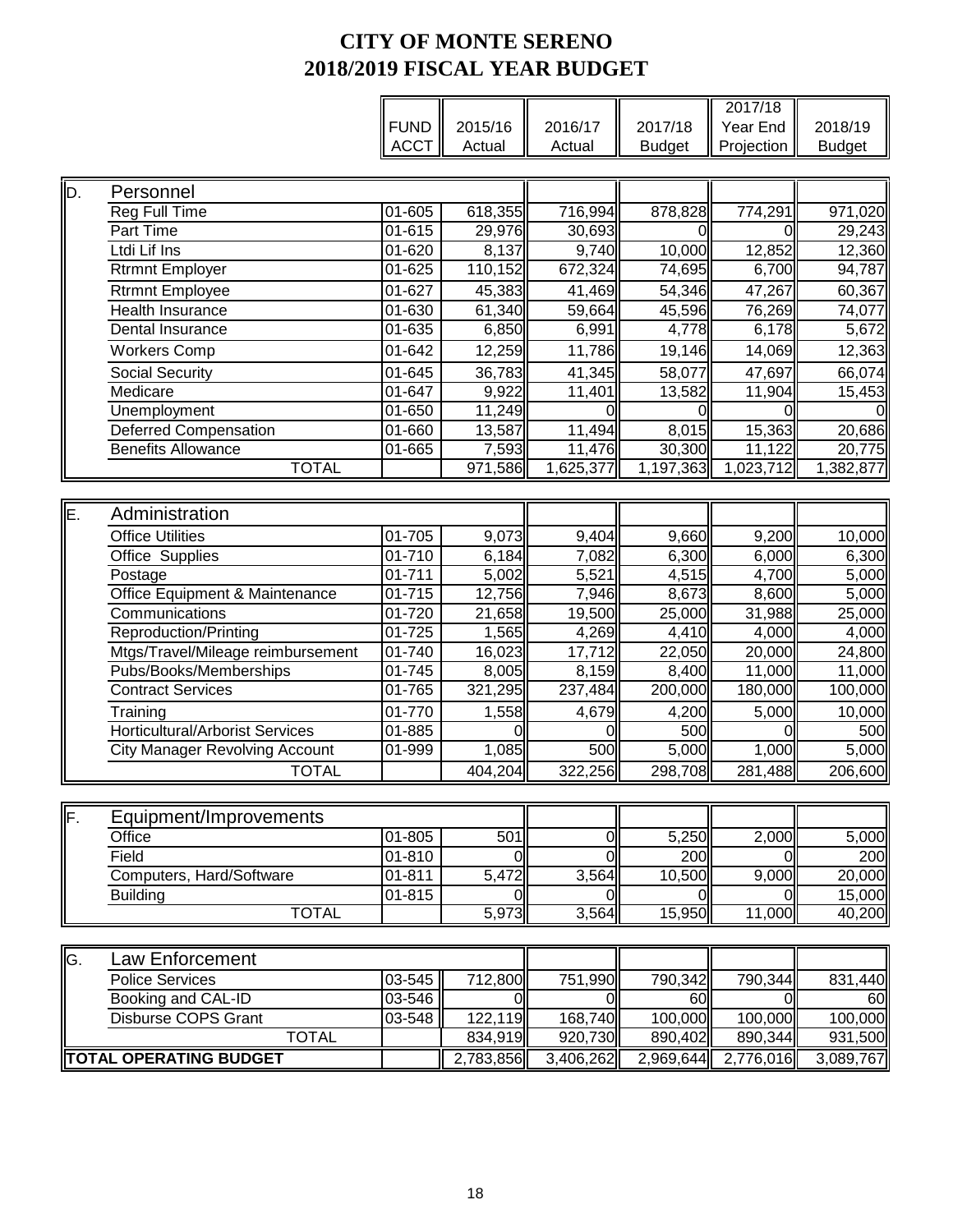|      | <b>II. CAPITAL IMPROVEMENT</b>                    |             |          |                |                                  | 2017/18                          |                                  |
|------|---------------------------------------------------|-------------|----------|----------------|----------------------------------|----------------------------------|----------------------------------|
|      | <b>Budget</b>                                     | <b>FUND</b> | 2015/16  | 2016/17        | 2017/18                          | Year End                         | 2018/19                          |
|      |                                                   | <b>ACCT</b> | Actual   | Actual         | <b>Budget</b>                    | Projection                       | <b>Budget</b>                    |
|      |                                                   |             |          |                |                                  |                                  |                                  |
| A.   | <b>Facilities Maintenance</b>                     |             |          |                |                                  |                                  |                                  |
|      | <b>Building and Grounds Maintenance</b>           | $01 - 860$  | 12,344   | 11,984         | 20,000                           | 14,000                           | 20,000                           |
|      | <b>Building and Grounds Const</b>                 | 01-920      | 3,785    | 5,325          | 100,000                          | 100,000                          | 35,000                           |
|      | <b>SUBTOTAL</b>                                   |             | 16,129   | 17,309         | 120,000                          | 114,000                          | 55,000                           |
|      |                                                   |             |          |                |                                  |                                  |                                  |
| lB.  | Maintenance                                       |             |          |                |                                  |                                  |                                  |
|      | Streets Maint. & Repair                           | 12-845      | 4,235    | 17,650         | $\Omega$                         | $\Omega$                         |                                  |
|      | Pavement Management Program                       | 01-845      | U        | ΩI             | 645,000                          | 462,000                          | 631,000                          |
|      | <b>Storm Drain Maintenance</b>                    | 25-850      | 7,258    | 9,912          | 14,000                           | 14,000                           | 14,000                           |
|      | Traffic Safety( signs& markings)                  | 05-870      | 25,985   | 16,118         | 10,000                           | 15,000                           | 15,000                           |
|      | <b>Emergency Calls and Repairs</b>                | 05-880      | 0        | ΩI             | 10,000                           |                                  | 10,000                           |
|      | Traffic Safety(street lighting utility)           | 05-890      | $\Omega$ | ΩI             | 3,000                            | 3,428                            | 3,500                            |
|      |                                                   |             |          |                |                                  |                                  |                                  |
|      | <b>Street Sweeping</b>                            | 12-865      | 7,169    | 5,485          | 8,000                            | 6,000                            | 8,500                            |
|      | <b>SUBTOTAL</b>                                   |             | 44,647   | 49,165         | 690,000                          | 500,428                          | 682,000                          |
|      |                                                   |             |          |                |                                  |                                  |                                  |
| C.   | Construction                                      |             |          |                |                                  |                                  |                                  |
|      | Gen Fund Road Project(Blachard Dr)                | $01 - 905$  | 0        | 0l             | 180,000                          | 700                              | 500,000                          |
|      | Neighborhood St. Improvement Projects             | $01 - 915$  | 0        | 0l             |                                  | ი                                | 500,000                          |
|      | Traffic Safety (Hwy 9 pedestrian project phase 4) | 05-905      | 0        | 42,846         | 25,000                           | 25,000                           |                                  |
|      | Road Project (Measure B FY18-19)                  | 05-915      | 0        | 7,500          |                                  | ი                                |                                  |
|      | Misc Bicycle/Pedestrian Improvements              | 05-925      | 0        | ΩI             | 25,000                           | 13,641                           | 20,000                           |
|      | Road Proj. (Withey Rd Stabilization)              | 12-915      | O        | 90,508         |                                  | 13,187                           |                                  |
|      | <b>Storm Drains</b>                               | 25-910      | 24,960   | ΩI             |                                  |                                  |                                  |
|      | <b>SUBTOTAL</b>                                   |             | 24,960   | 140,854        | 230,000                          | 52,528                           | 1,020,000                        |
|      |                                                   |             |          |                |                                  |                                  |                                  |
| D.   | Engineering                                       |             |          |                |                                  |                                  |                                  |
|      | Mapping and Records System                        | 01-905      | 0        | 0l             | 30,000                           | 1,127                            | 28,000                           |
|      | Solid Waste Serv. Vehicle Road Impact Study       | 01-905      | $\Omega$ | $\overline{0}$ | 10,000                           | 10,000                           |                                  |
|      | <b>WVCWP</b> administration                       | 25-805      | 28,628   | 28,405         | 30,000                           | 31,617                           | 31,685                           |
|      | <b>Congestion Management</b>                      | 12-875      | 1,997    | 1,997          | 2,000                            | 2,000                            | 2,000                            |
|      | <b>SUBTOTAL</b>                                   |             | 30,625   | 30,402         | 72,000                           | 44,744                           | 61,685                           |
|      | <b>TOTAL MAINT. &amp; CONST. &amp; ENG.</b>       |             | 100,232  | 220,421        | 992,000                          | 597,700                          | 1,763,685                        |
|      |                                                   |             |          |                |                                  |                                  |                                  |
| III. | <b>SPECIAL DISTRICTS ACCOUNTS</b>                 |             |          |                |                                  |                                  |                                  |
| A.   | Post Office Expenses                              | 06-580      | 3,007    | 371            | $\overline{0}$                   | $\overline{0}$                   | $\overline{O}$                   |
|      |                                                   |             |          |                |                                  |                                  |                                  |
|      | Post office wages                                 | 06-606      | 25,003   | 5,999          | $\mathsf{O}\xspace$              | $\overline{0}$                   | $\overline{0}$                   |
|      | <b>PERS</b>                                       | 06-626      | 3,751    | 922            | $\overline{0}$                   | $\overline{0}$                   | $\overline{0}$                   |
|      | Soc Sec                                           | 06-646      | 1,550    | 371            | $\overline{0}$                   | $\overline{0}$                   | $\overline{0}$                   |
|      | Medicare                                          | 06-648      | 362      | 87             | $\overline{0}$<br>$\overline{0}$ | $\overline{0}$<br>$\overline{0}$ | $\overline{0}$<br>$\overline{0}$ |
|      | <b>SUBTOTAL</b>                                   |             | 33,673   | 7,750          |                                  |                                  |                                  |
|      |                                                   |             |          |                |                                  |                                  |                                  |
| ĮВ.  | Loma Serena Lighting District                     | 40-935      | 2,472    | 2,527          | 2,600                            | 2,500                            | 2,500                            |
|      |                                                   |             |          |                |                                  |                                  |                                  |
| C.   | Rose/Andrews Street Lighting Dist.                | 50-945      | 1,379    | 1,430          | 1,300                            | 1,311                            | 1,460                            |
|      | <b>TOTAL SPECIAL DISTRICTS</b>                    |             | 37,524   | 11,707         | 3,900                            | 3,811                            | 3,960                            |
|      |                                                   |             |          |                |                                  |                                  |                                  |